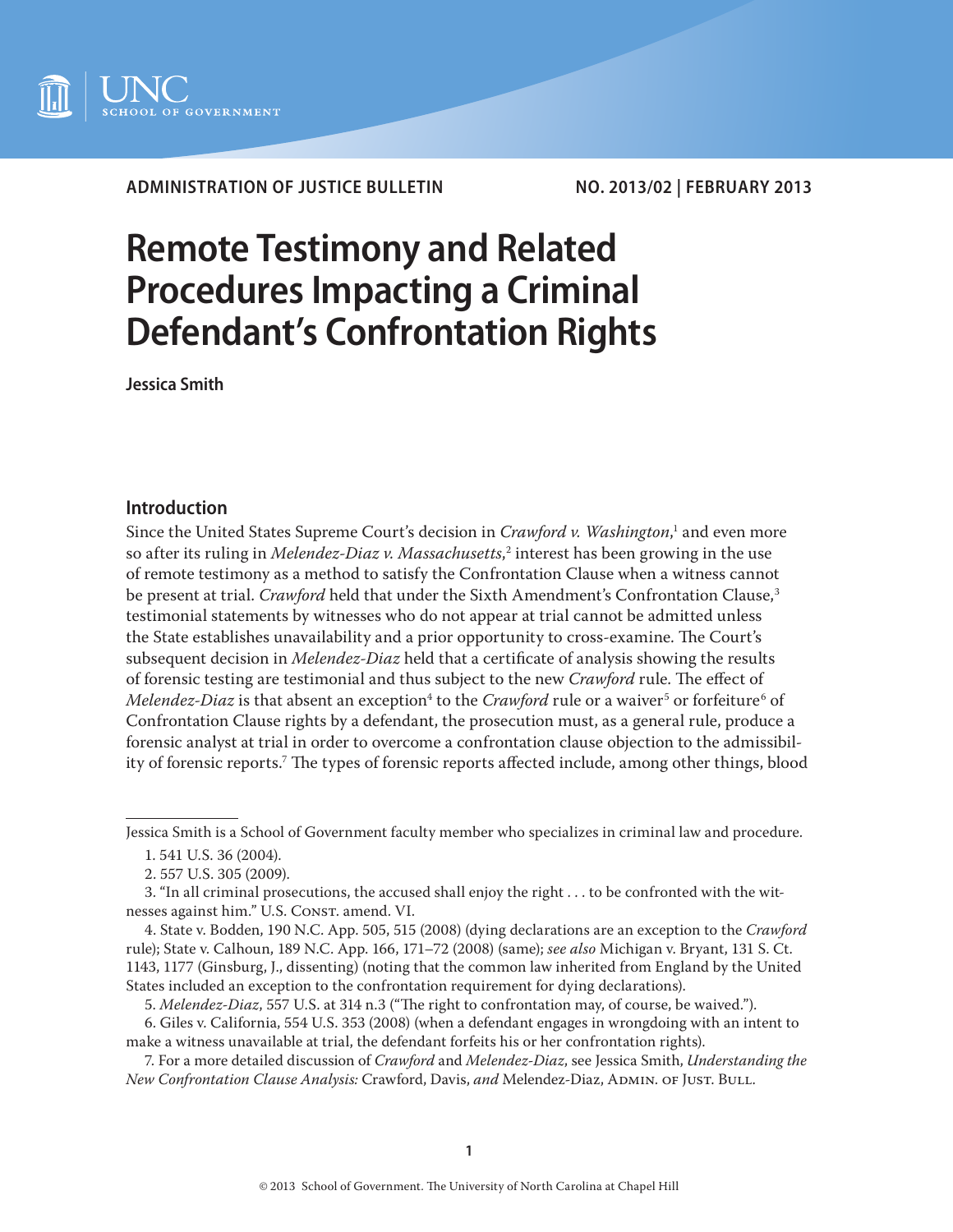tests establishing a person's alcohol concentration, chemical analysts' affidavits, DNA reports, autopsy reports, lab reports determining that a substance is a controlled substance, and ballistic reports.

While *Melendez-Diaz* took from the prosecution with one hand, it gave with the other. Writing for the Court, Justice Scalia explained that although the certificate of analysis at issue was testimonial and subject to *Crawford*, the defendant always bears the burden of raising the confrontation objection.8 He further noted that states are free to adopt procedural rules regarding the timing for raising such objections.9 In fact, he explained, some states already do this with notice and demand statutes. In their simplest form these statutes require the prosecution to provide notice to the defendant of its intent to use an analyst's report as evidence at trial, after which the defendant is given a period of time in which he or she may object to the admission of the evidence absent the analyst's appearance live at trial.<sup>10</sup> If the defendant fails to make a timely objection, the confrontation issue is deemed to have been waived; if the defendant objects, the witness must be produced at trial. Significantly, the Court opined that such statutes are constitutional.11 Not surprisingly, this language attracted attention. In the aftermath of *Melendez-Diaz,* the North Carolina General Assembly took up the issue of notice and demand statutes, enacting new ones and amending existing ones to bring them into compliance with this dicta in *Melendez-Diaz.* North Carolina now has seven notice and demand statutes. Like the statutes endorsed in *Melendez-Diaz,* North Carolina's statutes require the State to give notice to the defendant of its intent to use an analyst's report or a chain of custody record as evidence at trial without the presence of the analyst or custodian. If the defendant does not object to use of the report at trial within a specified time, the defendant is deemed to have waived his or her confrontation clause objection to the evidence. If the defendant makes a timely objection, the analyst or custodian must be produced at trial.<sup>12</sup>

Apparently, no formal data collection has been done on how often North Carolina prosecutors use the notice and demand statutes or how often the defendant objects and requires the State to produce the analyst in court. Nevertheless, given that a defendant may have little to lose and much to gain by objecting under the notice and demand statutes, it is unlikely that these procedures will obviate completely the need for analysts to be present in court. Thus, while the notice and demand statutes may have somewhat alleviated the problem, some argue that without additional procedures, analysts will be required to spend extensive amounts of time out of the laboratory traveling to and testifying in court and thereby exacerbating existing backlogs at state forensic laboratories.<sup>13</sup> If this happens, state forensic laboratories are likely to need more

12. For a detailed discussion of North Carolina's notice and demand statutes, see Smith, *Understanding the New Confrontation Clause Analysis*, *supra* n. 7, at 21–25.

13. *See* Mandy Locke and Joseph Neff, *SBI Looking to Private Crime Lab*, News and Observer, Oct. 13, 2010, *available at* www.newsobserver.com/2010/10/01/712960/sbi-looking-to-private-crime-lab.html (last visited Jan. 27, 2013) (noting backlog of rape kit tests and potential contract with private company); Bob Wilson, *SBI Backlog: Let State Take Care of Its Own Mess,* Durham News, Jan. 26, 2013, *available at* www.thedurhamnews.com/2013/01/26/214448/sbi-backlog-let-state-take-care.html (last visited Jan. 27, 2013) (stating that it takes the SBI an average of 172 days to complete routine drug tests).

No. 2010/02 (UNC School of Government, Apr. 2010*, available online at* [http://sogpubs.unc.edu/](http://sogpubs.unc.edu/electronicversions/pdfs/aojb1002.pdf) [electronicversions/pdfs/aojb1002.pdf](http://sogpubs.unc.edu/electronicversions/pdfs/aojb1002.pdf) (hereinafter *Understanding the New Confrontation Clause Analysis*).

<sup>8.</sup> *Melendez-Diaz*, 557 U.S. at 327.

<sup>9.</sup> *Id.*

<sup>10.</sup> *Id.* at 326.

<sup>11.</sup> *Id.* at 327 n.12.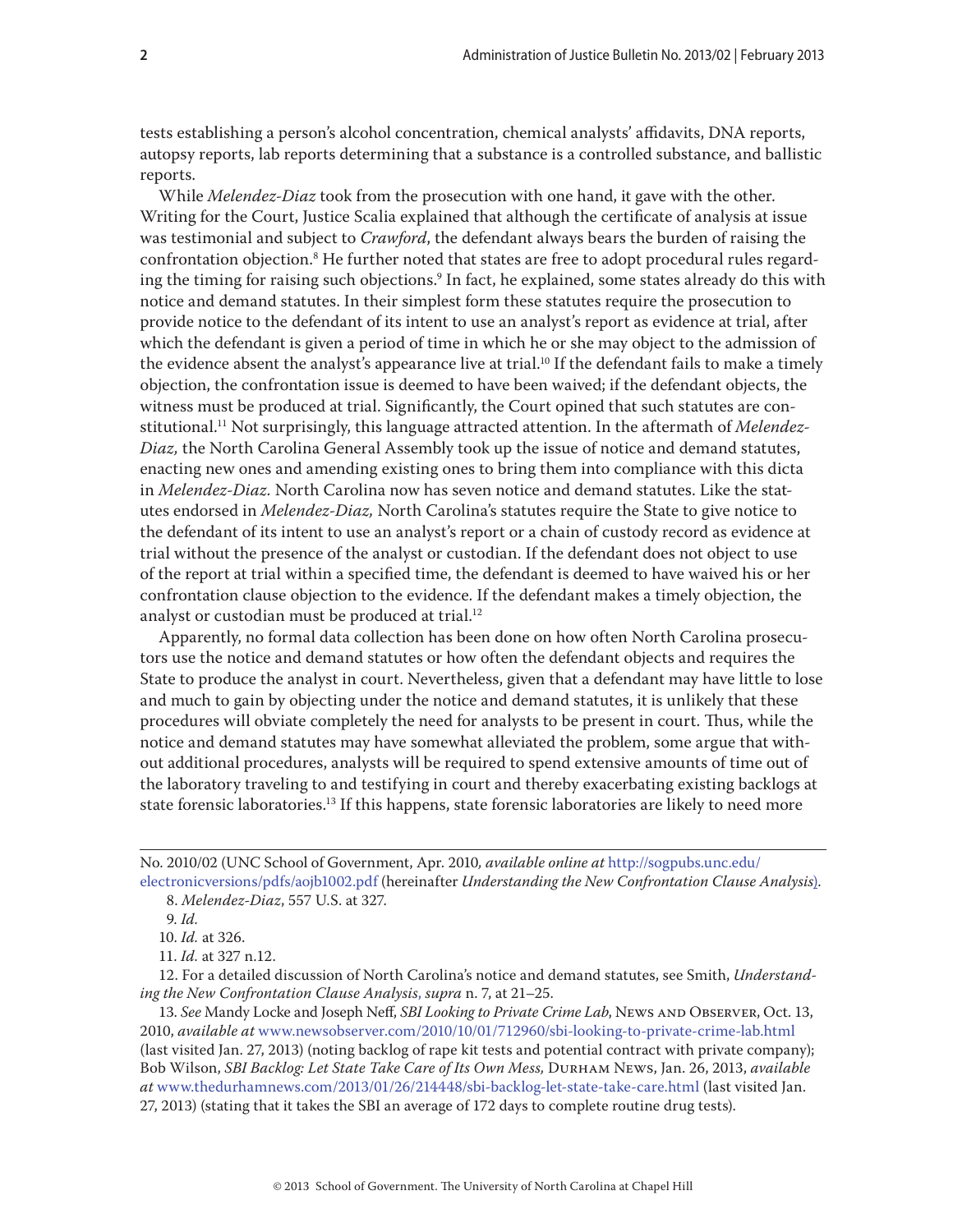resources. In part this has led to a renewed interest, at least by prosecutors and other government officials, in remote testimony as a tool to satisfy *Crawford.* Almost all recent proposals for implementation of remote testimony have called for remote two-way testimony. This memorandum discusses the viability of such a technique and alternatives to it.

## **The Right to Face-To-Face Confrontation**

The United States Supreme Court has decided two cases dealing with a criminal defendant's constitutional right to confront his or her accusers face-to-face. First, in *Coy v. Iowa*, 14 the Court held that a criminal defendant's confrontation rights were violated when two minor sexual assault victims testified behind a screen. The screen allowed the defendant "dimly to perceive the witnesses," but the witnesses could not see the defendant at all.<sup>15</sup> The defendant was convicted of two counts of lascivious acts with a child. He appealed, arguing that his constitutional right to confront the witnesses against him was violated by use of the screen. The Court agreed with the defendant, finding it "difficult to imagine a more obvious or damaging violation of the defendant's right to a face-to-face encounter."16 In this way, *Coy* established a general rule that the Confrontation Clause protects the right to face-to-face confrontation.17 This is understood to mean that the witness testifies live at trial, in a setting in which the defendant and the witness can see and hear each other. In the Court's second case, it carved out an exception to this general rule.

## *Maryland v. Craig***: An Exception to the Right to Face-to-Face Confrontation**

In 1990—just two years after *Coy*—the United States Supreme Court carved out an exception to the general rule that the Confrontation Clause protects face-to-face confrontation. In *Maryland v. Craig*,<sup>18</sup> the Court upheld a Maryland statute that allowed a judge to receive, through a one-way closed-circuit television system, the testimony of an alleged child abuse victim. Under the one-way system, the child witness, prosecutor, and defense counsel went to a separate room while the judge, jury, and defendant remained in the courtroom. The child witness was examined and cross-examined in the separate room, while a video monitor recorded and displayed the child's testimony to those in the courtroom.<sup>19</sup> The procedure prevented the child witness from seeing the defendant as he or she testified against the defendant at trial.<sup>20</sup> However, the child witness had to be competent to testify and to testify under oath; the defendant retained full opportunity for contemporaneous cross-examination; and the judge, jury, and defendant were able to view by video monitor the demeanor of the witness as he or she

<sup>14. 487</sup> U.S. 1012, 1016–22 (1988).

<sup>15.</sup> *Id*. at 1015.

<sup>16.</sup> *Id*. at 1020.

<sup>17.</sup> *See id*. at 1016 ("We have never doubted . . . that the Confrontation Clause guarantees the defendant a face-to-face meeting with witnesses appearing before the trier of fact.").

<sup>18. 497</sup> U.S. 836 (1990).

<sup>19.</sup> *Id*. at 841–42.

<sup>20.</sup> *Id.* at 841–42 & 851.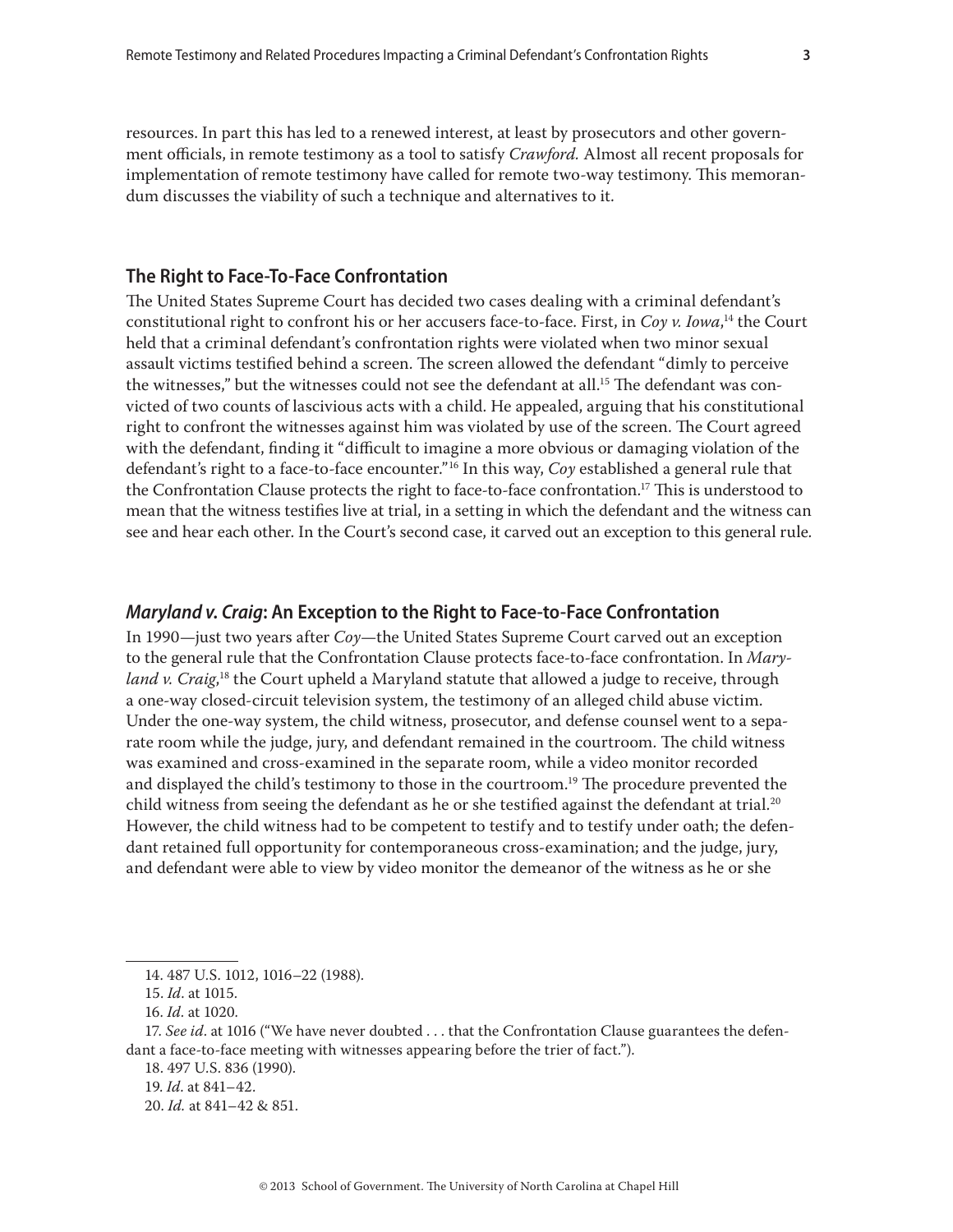testified.21 Throughout the procedure, the defendant remained in electronic communication with defense counsel, and objections were made and ruled on as if the witness were testifying in the courtroom.22

Upholding the Maryland procedure, the *Craig* Court reaffirmed the importance of face-to-face confrontation of witnesses appearing at trial but concluded that such confrontation was not an indispensable element of the right to confront one's accusers.It held that while "the Confrontation Clause reflects a *preference* for face-to-face confrontation . . . , . . . that [preference] must occasionally give way to considerations of public policy and the necessities of the case."<sup>23</sup> It went on to explain that "a defendant's right to confront accusatory witnesses may be satisfied absent a physical, face-to-face confrontation at trial *only where* denial of such confrontation is necessary to further an important public policy and *only where* the reliability of the testimony is otherwise assured." 24 (See Figure 1.1.)

## **Figure 1.1**

# *Craig's* **Requirements**

- (1) denial of confrontation is necessary to futher an important public policy interest *and*
- (2) the reliability of the testimony is otherwise assured

As to the important public policy, the Court stated: "a State's interest in the physical and psychological well-being of child abuse victims may be sufficiently important to outweigh, at least in some cases, a defendant's right to face his or her accusers in court." <sup>25</sup> However, the Court made clear that the State must make a case-specific showing of necessity. Specifically, the trial court must (1) "hear evidence and determine whether use of the one-way closed-circuit television procedure is necessary to protect the welfare of the particular child witness who seeks to testify"; (2) "find that the child witness would be traumatized, not by the courtroom generally, but by the presence of the defendant"; and (3) "find that the emotional distress suffered by the child witness in the presence of the defendant is more than *de minimis*, *i.e.*, more than mere nervousness or excitement or some reluctance to testify." <sup>26</sup>

The Court went on to note that in the case before it, the reliability of the testimony was otherwise assured.Although the Maryland procedure prevented a child witness from seeing the defendant as he or she testified at trial, the procedure required that (1) the child be competent to testify and testify under oath; (2) the defendant had full opportunity for contemporaneous

<sup>21.</sup> *Id.* at 851.

<sup>22.</sup> *Id.* at 842.

<sup>23.</sup> *Id*. at 849 (citations and internal quotation marks omitted).

<sup>24.</sup> *Id.* at 850 (emphasis added).

<sup>25.</sup> *Id*. at 853.

<sup>26.</sup> *Id.* at 855–56 (citations and internal quotation marks omitted).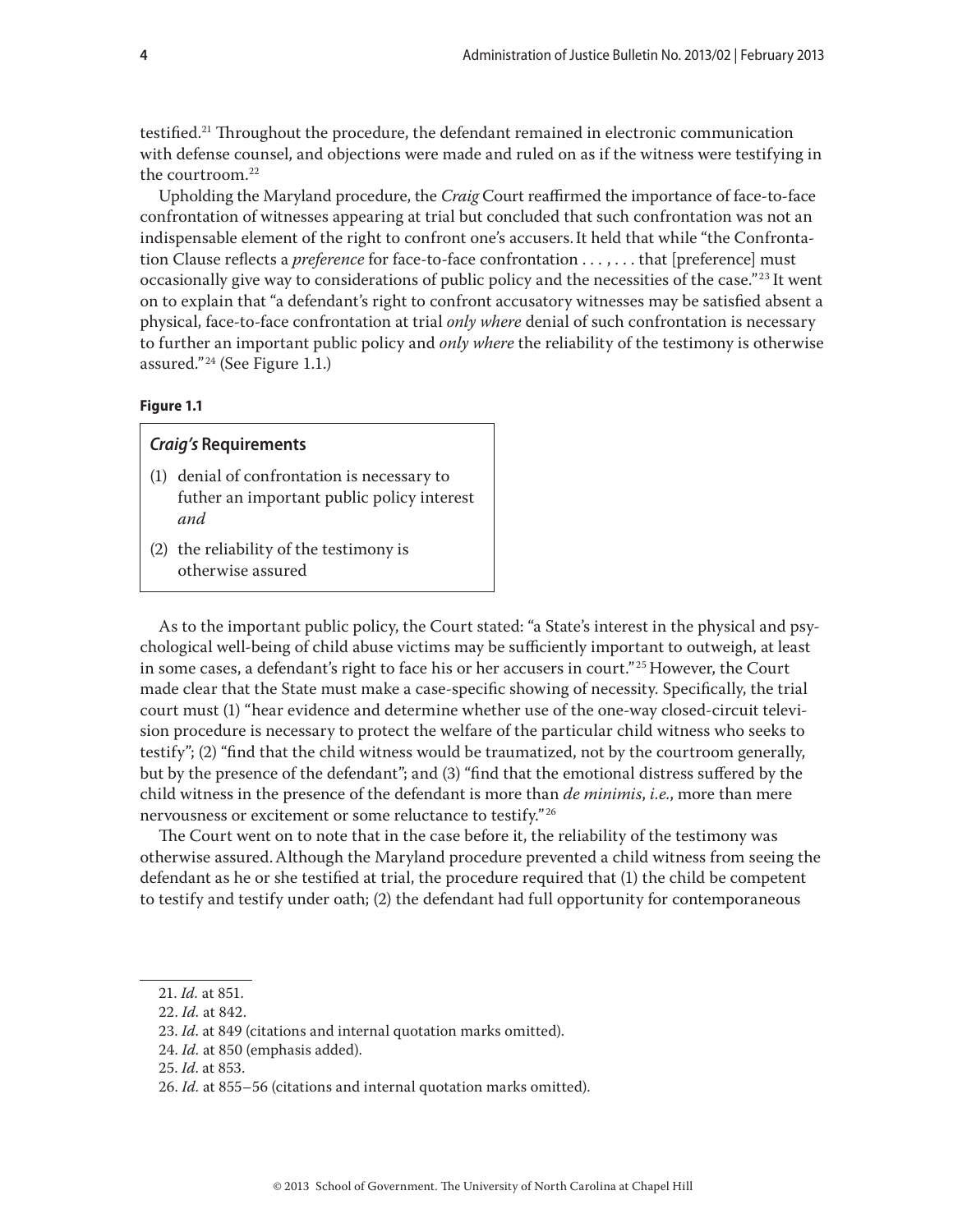cross-examination; and (3) the judge, jury, and defendant were able to view the witness's demeanor while he or she testified.<sup>27</sup>

*In re Stradford*<sup>28</sup> is the first published North Carolina case to address this issue after *Craig.*In that case a juvenile was adjudicated delinquent on two counts of first-degree rape, committed on child victims. After an evidentiary hearing, the trial court granted the State's motion to allow the victims to testify by way of closed-circuit television due to their "inability to communicate if forced to testify in [the] defendant's presence."<sup>29</sup> On appeal, the defendant argued that this procedure violated his Confrontation Clause rights. The court of appeals disagreed, concluding that the trial judge properly allowed the use of closed-circuit television. The court noted that the children testified under oath, were subject to full-cross examination, and were able to be observed by the judge and the defendant as they testified. The court also rejected the defendant's argument that the trial court's findings were insufficient to justify the procedure. It noted that at the adjudicatory hearing, the children's clinical therapist testified that it would be "further traumatizing" if the children had to confront the defendant face-to-face.

The United States Supreme Court has not ruled on whether one-way video testimony under a "*Craig* standard" is constitutional with respect to adult witnesses or to witnesses who suffered no sexual abuse. Additionally, both *Craig* and *Stradford* were decided before the United States Supreme Court issued its groundbreaking decision in *Crawford*, expanding criminal defendants' confrontation rights. Although the United States Supreme Court has not yet considered whether the one-way procedure sanctioned in *Craig* for child victims survives *Crawford*, the North Carolina Court of Appeals has held that it does.<sup>30</sup>

# **The Constitutionality of Two-Way Remote Video Testimony**

## **Guidance from the United States Supreme Court**

As noted above, *Craig* involved testimony by means of a one-way closed-circuit television system that allowed the defendant, judge, and jury to view a child sexual assault victim while the child testified from a separate room but prevented the child from seeing the defendant. A twoway system, by contrast, would allow the defendant, judge, and jury to view the witness and also would allow the witness to view the defendant and others in the courtroom.

The question of whether remote two-way testimony satisfies the Confrontation Clause and by what standard that determination is made has not been resolved by the United States Supreme Court.31 Although the high Court has had the opportunity to address this issue post-*Crawford*,

30. State v. Jackson, \_\_\_ N.C. App. \_\_\_, 717 S.E.2d. 35, 39–40 (2011) (in a child sexual assault case, the defendant's Confrontation Clause rights were not violated when the trial court permitted the child victim to testify by way of a one-way closed-circuit television system; *Craig* survived *Crawford*, and the procedure here satisfied *Craig's* requirements and the North Carolina statute on point, Section 15A-1225.1 of the North Carolina General Statutes (hereinafter G.S.)); State v. Lanford, \_\_\_ N.C. App. \_\_\_, 736 S.E.2d 619 (2013) (following *Jackson*).

31. Horn v. Quarterman, 508 F.3d 306, 315 (5th Cir. 2007) ("the United States Supreme Court has not specifically addressed the use of two-way closed-circuit television"); Commonwealth v. Musser, 82 Va. Cir. 265 (2011) ("The Supreme Court has not expressly addressed the question of when, or to what extent,

<sup>27.</sup> *Id*. at 851.

<sup>28. 119</sup> N.C. App. 654 (1995).

<sup>29.</sup> *Id*. at 656.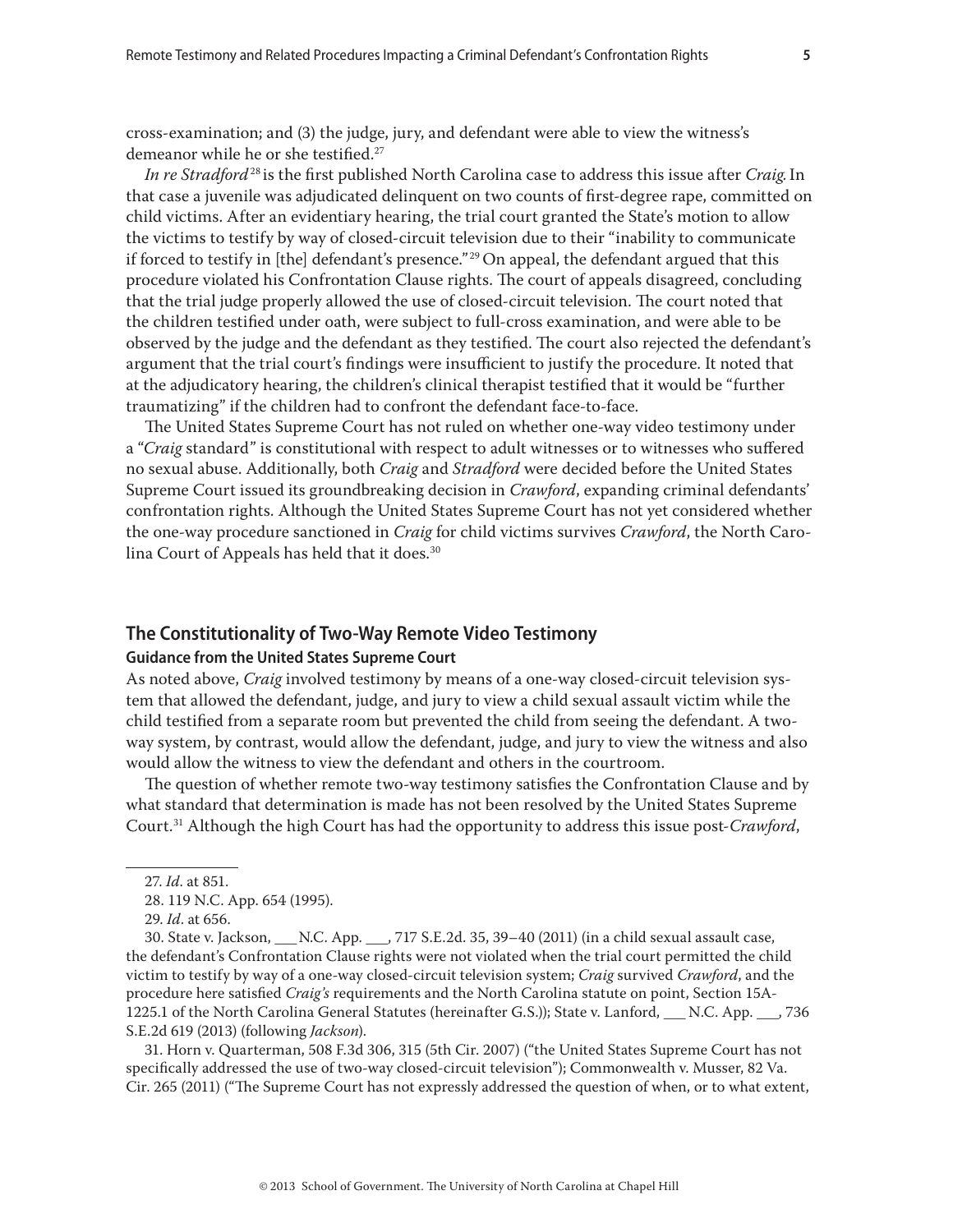it has declined to do so.32 However, even before the Court adopted its stricter Confrontation Clause analysis in *Crawford*, it expressed concern that the use of two-way video testimony outside of the *Craig* context would violate the Confrontation Clause. In 2002, the Judicial Conference of the United States submitted to the United States Supreme Court a proposed change to Rule 26 of the Federal Rules of Criminal Procedure that would have allowed for the use of remote testimony in federal criminal trials. The Supreme Court typically serves as a conduit for proposed rule changes from the Conference—which has a lengthy rulemaking process—to Congress.<sup>33</sup> In this instance, however, the Court declined to pass on the proposed change pertaining to remote testimony. The Court's rejection of the proposed change to Rule 26 is a significant cautionary note as to the constitutionality of remote testimony outside of the *Craig* context. The proposal submitted by the Conference would have amended Rule 26 as follows:

Rule 26. Taking Testimony

- (a) In General. In every trial the testimony of witnesses must be taken in open court, unless otherwise provided by a statute or by rules adopted under 28 U.S.C. §§ 2072[-2077.](https://web2.westlaw.com/find/default.wl?tc=-1&docname=28USCAS2077&rp=%2ffind%2fdefault.wl&sv=Split&rs=WLW11.01&db=1000546&tf=-1&findtype=L&fn=_top&mt=188&vr=2.0&pbc=0D4A0B90&ordoc=0291311597)
- (b) Transmitting Testimony from a Different Location. In the interest of justice, the court may authorize contemporaneous, two-way video presentation in open court of testimony from a witness who is at a different location if:
	- (1) the requesting party establishes exceptional circumstances for such transmission;
	- (2) appropriate safeguards for the transmission are used; and
	- (3) the witness is unavailable within the meaning of Federal Rule of Evidence 804(a)(4)-(5).34

The Supreme Court submitted to Congress the language of part (a) of this proposal—which was merely a clarifying amendment of the current Rule—but declined to submit part (b), the provision for remote testimony.35

In a statement accompanying the transmittal to Congress, Justice Scalia—who later authored the opinions in *Crawford* and *Melendez-Diaz*—expressed concern that the proposed amendment violated the Confrontation Clause.<sup>36</sup> As Justice Scalia put it, the issue is whether a criminal defendant "can be compelled to hazard his life, liberty, or property in a criminal teletrial."37 He

37. *Id.* at 3 (emphasis omitted).

two-way videoconference testimony of a prosecution witness in a criminal case might comport with the Confrontation Clause . . . .").

<sup>32.</sup> Wrotten v. New York*,* 130 S. Ct. 2520 (2010).

<sup>33.</sup> *See* Richard Friedman, *Remote Testimony*, 35 U. Mich. J.L. Reform 695, 695–96 (2002) (hereinafter *Remote Testimony*).

<sup>34.</sup> *Id.* at 699–700.

<sup>35.</sup> *See id.* at 700; Letters from The Honorable William H. Rehnquist, Chief Justice of the United States Supreme Court, to the Honorable Dennis Hastert, Speaker of the House of Representatives, and the Honorable Dick Cheney, President of the United States Senate (both dated Apr. 29, 2002) (on file with the author).

<sup>36.</sup> *See* Amendments to Rule 26(b) of the Federal Rules of Criminal Procedure, Statement of Scalia, J., at 1 (Apr. 29, 2002), www.uscourts.gov/uscourts/RulesAndPolicies/rules/CR-26b.pdf ("I share the majority's view that [proposed Rule 26(b)] is of dubious validity under the Confrontation Clause").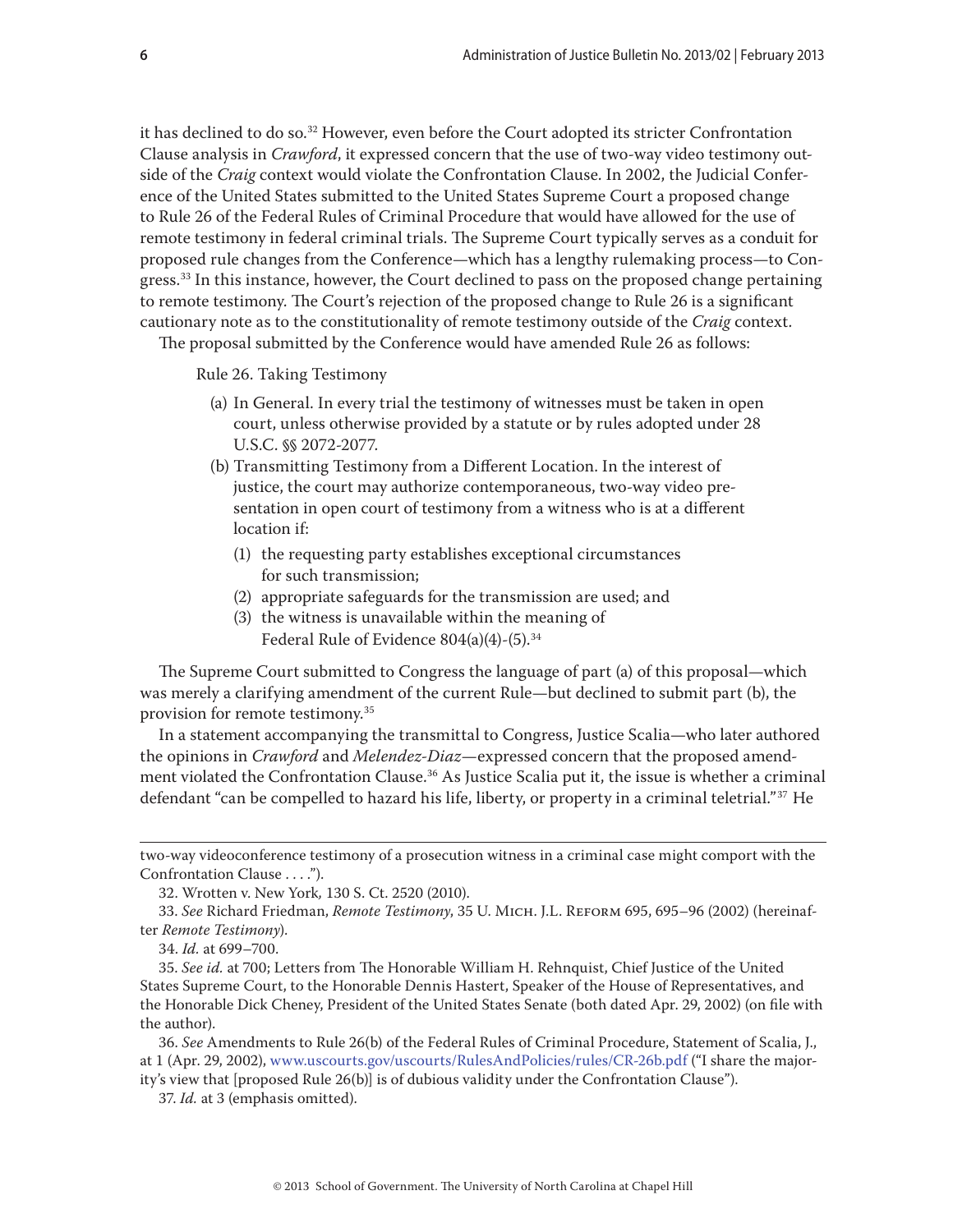answered this question in the negative, concluding as follows: "Virtual confrontation might be sufficient to protect virtual confrontation rights; I doubt whether it is sufficient to protect real ones."38 As to the distinction between one-way testimony (used in *Craig*) and the two-way testimony included in the proposed rule change, Scalia stated:

I cannot comprehend how one-way transmission (which *Craig* says does not ordinarily satisfy confrontation requirements) becomes transformed into fullfledged confrontation when reciprocal transmission is added. As we made clear in *Craig*, a purpose of the Confrontation Clause is ordinarily to compel accusers to make their accusations *in the defendant's presence*–which is not equivalent to making them in a room that contains a television set beaming electrons that portray a defendant's image.39

Two other justices—Breyer and O'Connor—dissented from the Court's decision not to pass the proposed amendment on to Congress, arguing that it was constitutional under *Craig.*<sup>40</sup>

Additionally, signals from the high Court suggest that *Craig*'s analysis for one-way testimony may not be the relevant analysis for assessing two-way testimony in other contexts. As noted above, the Supreme Court denied certiorari in a case that presented an opportunity for it to rule on the constitutionality of two-way systems under *Crawford.* In *Wrotten v. New York*, 41 the defendant was convicted of assault after a trial in which the victim, because he was elderly, in poor health, and unable to travel to New York to attend court, was allowed to testify by way of live, two-way video. The Court of Appeals of New York (the highest court in the state) held that in the absence of a statute authorizing the procedure, the trial judge had inherent authority to allow the victim to testify using live, two-way video. Also, citing *Craig,* the New York high court held that the exercise of this inherent authority after a finding of necessity is permissible under the Confrontation Clause. The defendant sought review by the United States Supreme Court, but the Court declined to review the case. Justice Sotomayor filed a statement agreeing with the denial of certiorari but noting that the issue was "an important one . . . not obviously answered" by *Craig*. 42 Justice Sotomayor clarified that "[b]ecause the use of video testimony in this case arose in a strikingly different context than in *Craig*, it is not clear that the latter is controlling."43 She went on to agree with the Court's action because of the procedural posture of the case but expressly emphasized that it did not constitute a ruling on the merits or an expression of an opinion regarding the importance of the question presented.<sup>44</sup>

In sum, the United States Supreme Court has not yet decided whether *Craig* survives *Crawford* and if it does, whether it is the appropriate analysis to apply to two-way remote testimony by child or other witnesses. Furthermore, indications by individual justices in connection with the proposed change to Rule 26 and with the denial of certiorari in *Wrotten* suggest no obvious answer on either issue.

44. *Id.* at 2521.

<sup>38.</sup> *Id.* at 2.

<sup>39.</sup> *Id.* at 2 (citations omitted).

<sup>40.</sup> *Id.* at 4–5 (Dissenting Statement of Breyer, J.).

<sup>41. 130</sup> S. Ct. 2520 (2010).

<sup>42.</sup> *Id.* at 2520.

<sup>43.</sup> *Id.*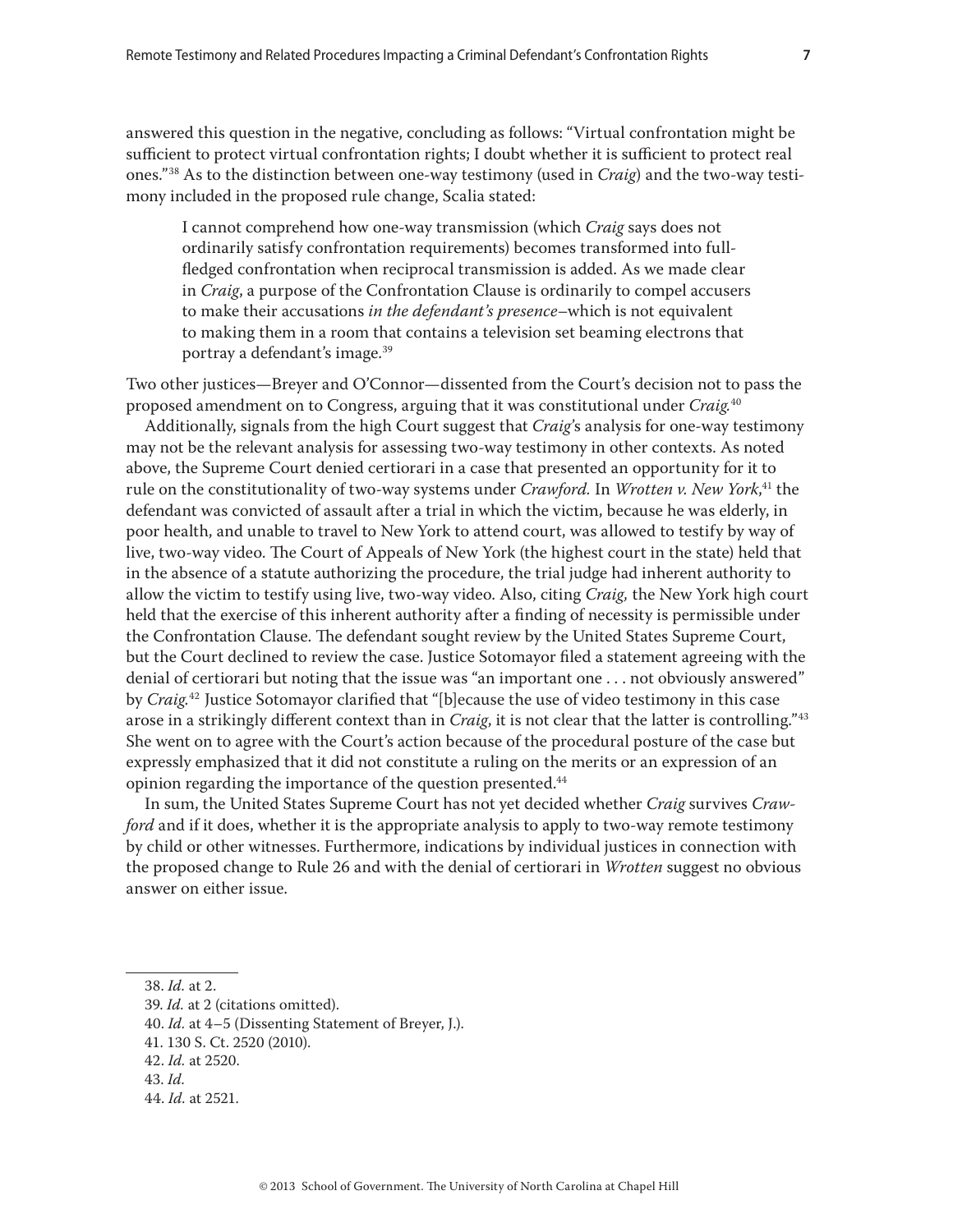#### **North Carolina Cases on Point**

No North Carolina decisions address the constitutionality of two-way testimony.<sup>45</sup>

### **The Majority Rule:** *Craig* **Applies to Two-Way Testimony**

Although one federal circuit court has ruled otherwise pre-*Crawford*, several federal circuit courts and a number of lower federal courts and state courts have held that *Craig* applies to twoway video testimony.<sup>46</sup>

The one federal circuit court to hold that *Craig* does not apply to such testimony is the Second Circuit. In *United States v. Gigante*, 47 a pre-*Crawford* case, the Second Circuit rejected application of *Craig* to two-way remote testimony*.* In *Gigante,* the defendant, alleged to be a New York Mafia family boss, was charged with, among other things, RICO violations and conspiracy to commit murder. Peter Savino, a key government witness, was in the federal witness protection program and, at the time of trial, in the final stages of a fatal cancer. When the Government moved to allow Savino to testify by way of closed-circuit television, the trial court held a hearing, determined that Savino was medically unable to travel, and granted the Government's motion. On appeal, the defendant argued that by allowing Savino to testify by way of two-way closed-circuit television from a remote location, his confrontation rights were violated. Although the Second Circuit concluded that the use of remote testimony "must be carefully circumscribed,"48 it found that no constitutional violation occurred. The court concluded that the closed-circuit television procedure adequately preserved the key elements of confrontation: the witness was sworn; he was subject to full cross-examination; he testified in full view of the jury, court, and defense counsel; and he gave this testimony under the defendant's eye. The court determined that *Craig* did not apply because the testimony was given via a two-way system, not a one-way system. Rejecting *Craig*'s requirement of an important public policy interest, the

*Tenth Circuit*: United States v. Carrier, 9 F.3d 867, 870 (10th Cir. 1993) (pre-*Crawford* case).

<sup>45.</sup> In *State v. Lanford*, \_\_\_ N.C. App. \_\_\_, 736 S.E.2d 619 (2013) (the trial court did not err by allowing a child victim to testify out of the defendant's presence by way of closed-circuit television), the trial court noted in its findings that technology exists to allow two-way testimony. However, that case involved a one-way system in which the child witness was unable to see the defendant.

<sup>46.</sup> *Fourth Circuit*: United States v. Abu Ali, 528 F.3d 210, 238–43 (4th Cir. 2008).

*Eighth Circuit*: United States v. Bordeaux, 400 F.3d 548, 554–55 (8th Cir. 2005).

*Ninth Circuit*: United States v. Etimani, 328 F.3d 493, 499–500 (9th Cir. 2003) (pre-*Crawford* case); *see also* United States v. Sapse, \_\_\_ F. Supp. 2d \_\_\_, No. 2: 10-CR-00370-KJD, 2012 WL 5334630 (D. Nev. Oct. 26, 2012); United States v. Rosenau, 870 F. Supp. 2d 1109, 1113–14 (W.D. Wash. 2012).

*Eleventh Circuit*: United States v. Yates, 438 F.3d 1307, 1313 (11th. Cir. 2006); United States v. Fee, No. 11-15356, 2012 WL 4711607 (11th Cir. Oct. 4, 2012) (unpublished); United States v. Fee, 425 F. App'x 847, 850 (11th Cir. 2011) (unpublished).

*Sample state cases*: State v. Stock, 256 P.3d 899, 903–04 (Mont. 2011); Michigan v. Buie, 775 N.W.2d 817, 825 (Mich. 2009); Utah v. Henriod, 131 P.3d 232, 234 (Utah 2006) (analyzing UTAH R. CRIM. P.  $15.5(b)(1)(D)$ , which authorizes testimony of any child abuse victim who is less than fourteen years old via two-way closed-circuit television); People v. Lujan, 150 Cal. Rptr. 3d 727, 729 (Ct. App. 2012); Commonwealth v. Musser, 82 Va. Cir. 265 (2011) (*Craig*  applied and was not satisfied).

<sup>47. 166</sup> F.3d 75 (2d Cir. 1999).

<sup>48.</sup> *Id.* at 80.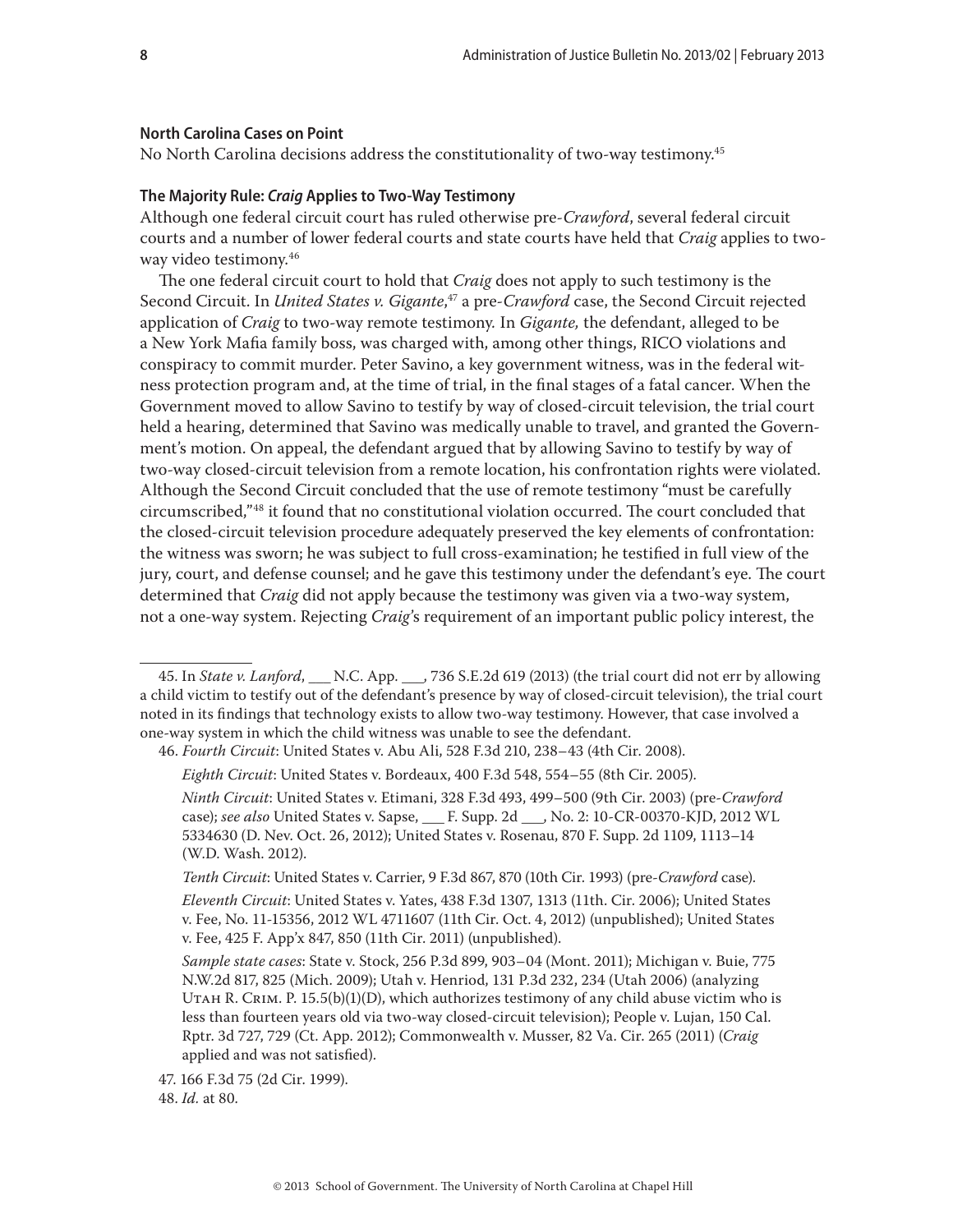court determined that only a finding of "exceptional circumstances" is necessary to support use of two-way video testimony.<sup>49</sup> According to the court, the witness's illness and participation in the witness protection program, along with the defendant's inability to participate in a distant deposition under the federal rules, satisfied this standard.<sup>50</sup>

On the other side of the issue in the majority camp is *United States v. Yates*, 51 a post-*Crawford*  Eleventh Circuit case often cited for its holding that *Craig* applies to two-way testimony. On the particular facts presented, the Eleventh Circuit held that the use of two-way testimony was unconstitutional. In *Yates,* the defendants were tried in Alabama federal court for mail fraud and related offenses arising out of their involvement with an Internet pharmacy. Before trial, the Government moved to introduce testimony from two witnesses in Australia by means of a live, two-way videoconference. The Government asserted that both were "essential witnesses to the government's case-in-chief,"<sup>52</sup> unwilling to travel to the United States, and beyond the Government's subpoena powers. The defendants opposed the motion, arguing that such a procedure would violate their right to face-to-face confrontation. The trial court allowed the remote testimony, finding no Confrontation Clause violation because the defendants and the witnesses would be able to see each other when the testimony was given. The trial court also found that the Government had asserted an "important public policy of providing the fact-finder with crucial evidence" and had an interest "in expeditiously and justly resolving the case."53 An *en banc* Eleventh Circuit held that the use of remote testimony violated the defendants' Confrontation Clause rights. The court began by rejecting the Government's argument that it should follow *Gigante* and hold that *Craig* does not apply to two-way testimony.54 Instead, the court concluded that because such testimony impairs the defendant's confrontation rights, *Craig* applies. The court determined that "[t]he Government's interest in presenting the fact-finder with crucial evidence is  $\dots$  an important public policy."<sup>55</sup> However, it concluded that under the circumstances, which included the fact that a pretrial deposition could have been taken in the defendant's presence, "the prosecutor's need for the video conference testimony to make a case and to expeditiously resolve it are not the type of public policies that are important enough to outweigh the Defendants' right to confront their accusers face-to-face."56 The court continued, noting that the trial judge made no case-specific finding to support a conclusion that the case was different from any other criminal prosecution in which it would be more convenient to use two-way video than to produce the witness in court.<sup>57</sup>

The state cases are in line with *Yates* and the majority rule that *Craig* applies to two two-way testimony.<sup>58</sup>

57. *Id.*

<sup>49.</sup> *Id.* at 81.

<sup>50.</sup> Note that as discussed above, Justice Scalia later rejected the exceptional circumstances standard in his statement concerning the proposed amendment to Federal Rule of Criminal Procedure 26. *See* Amendments to Rule 26(b) of the Federal Rules of Criminal Procedure, Statement of Scalia, J., at 1–2 (Apr. 29, 2002), www.uscourts.gov/uscourts/RulesAndPolicies/rules/CR-26b.pdf ("This is unquestionably contrary to the Rule announced in *Craig*."). And as has been twice noted, *Gigante* was a pre-*Crawford* case. 51. 438 F.3d 1307 (11th Cir. 2006) (en banc).

<sup>52.</sup> *Id.* at 1310 (citation and internal quotation marks omitted).

<sup>53.</sup> *Id.*

<sup>54.</sup> *Id.* at 1312–13.

<sup>55.</sup> *Id.* at 1316.

<sup>56.</sup> *Id.*

<sup>58.</sup> *See* cases collected under the heading "Sample state cases," note 46, above.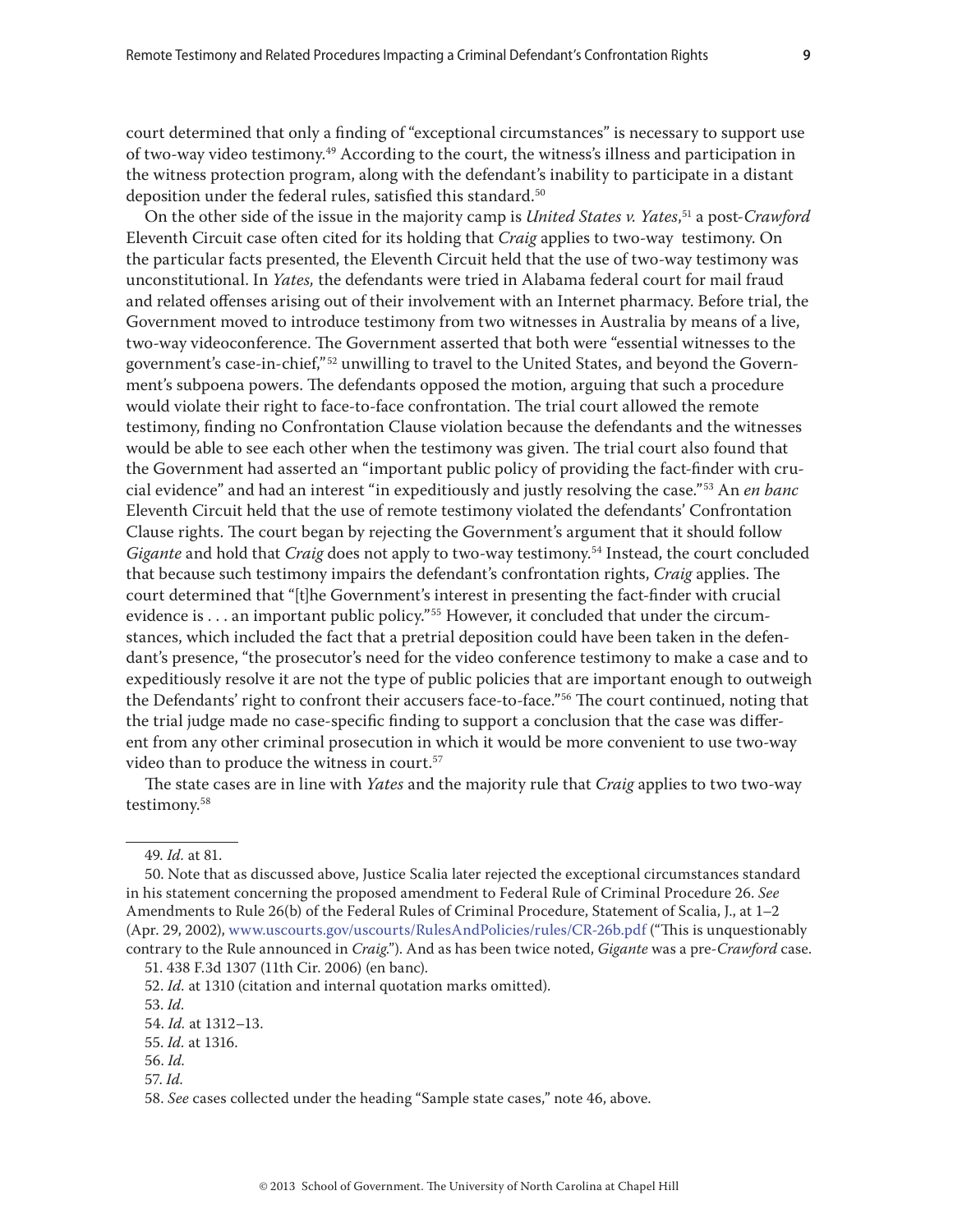## **If** *Craig* **Applies An Important Public Policy Is Required**

As noted above, although the United States Supreme Court has not yet addressed the issue, a majority of lower courts hold that *Craig* survives *Crawford* and applies to assessing the constitutionality of two-way remote testimony. *Craig* of course requires that the prosecution advance an important public policy to support the use of remote testimony. This suggests that to be *Craig*compliant, two-way testimony would be permissible only when such an interest exists.<sup>59</sup> Cases have held that the following public policy interests satisfy the Confrontation Clause:

- protecting child sexual assault victims from trauma, $60$
- $\bullet$  national security in terrorism cases,  $61$
- $\bullet$  combating international drug smuggling, $62$
- protecting a seriously ill witness's health,  $63$  and

60. Maryland v. Craig, 497 U.S. 836, 855 (1990); United States v. Fee, No. 11-15356, 2012 WL 4711607 (11th Cir. Oct. 4, 2012) (unpublished) (in a child pornography case, the government established that the child witness would suffer trauma if forced to testify in the defendant's presence; the child's counselor testified that she was scared to go to court and exhibited this fear through engaging in self-mutilation, panicking at the sound of the defendant's voice, and obsessing about her proximity to the defendant in the courtroom; the counselor also testified that the child's distress and anxiety exceeded that of any other child that the counselor had worked with); United States v. Fee, 425 F. App'x 847, 851 (11th Cir. 2011) (unpublished) (companion case to *Fee* decided similarly); State v. Stock, 256 P.3d 899, 903 (Mont. 2011) (six-year-old incest victim).

At least one case has extended this rule to a child witness. People v. Lujan, 150 Cal. Rptr. 3d 727, 730 (Ct. App. 2012). In that case, the child witness was the sibling of the child murder victim and witnessed the defendant's abuse of her deceased brother. She was five at the time of the victim's death and seven at the time of trial. After hearing evidence, the judge found that remote testimony was "necessary for the protection of [the child] because she . . . would suffer emotional trauma from testifying in open court." *See also* State v. Collins, 65 So. 3d 271, 282 (La. Ct. App. 2011) (applying the rule to a child who witnessed a murder but not discussing the distinction between child victims and child witnesses).

61. United States v. Abu Ali, 528 F.3d 210, 240–41 (4th Cir. 2008) (terrorism case involving an al-Qaeda cell).

62. United States v. Rosenau, 870 F. Supp. 2d 1109, 1113 (W.D. Wash. 2012) ("the public policy interest in allowing the Government to effectively try cases regarding the breach of international boundaries by smuggling of narcotics by air into the United States is sufficiently important to justify permitting live video testimony.").

63. Bush v. State, 193 P.3d 203, 215, 214 (Wyo. 2008) (two way-testimony allowed when the witness suffered from a medical condition that was "serious and severe and not temporary"; the witness suffered from congestive heart failure and was hospitalized and in "profoundly poor" condition; his physician was adamant that traveling to testify would be detrimental to his health); Kramer v. State, 277 P.3d 88, 94 (Wyo. 2012) (two-way testimony allowed where the witness suffered a mental ailment; after a "rather severe suicide attempt," a court committed the witness to the state hospital, finding that he posed a substantial risk to himself and others; his condition was so severe that hospital staff checked on him every fifteen minutes and his psychiatrist reevaluated his medication on an ongoing basis; a psychiatrist expressly advised against having the witness travel to testify); People v. Wrotten, 923 N.E.2d 1099, 1102 (N.Y. 2009) (elderly and infirm adult victim); State v. Sewell, 595 N.W.2d 207, 211–13 (Minn. Ct. App. 1999) (approving live video testimony of a witness who risked paralysis if he traveled to court); Stevens v. State, 234 S.W.3d 748, 781 (Tex. Crim. App. 2007) (witness had been evaluated and hospitalized multiple times

<sup>59.</sup> *See, e.g.*, Alaska R. Crim. P. 38.3(b)(1) (absent an agreement by the parties, the requesting party must establish that testimony by two-way video conference is necessary to further an important public policy).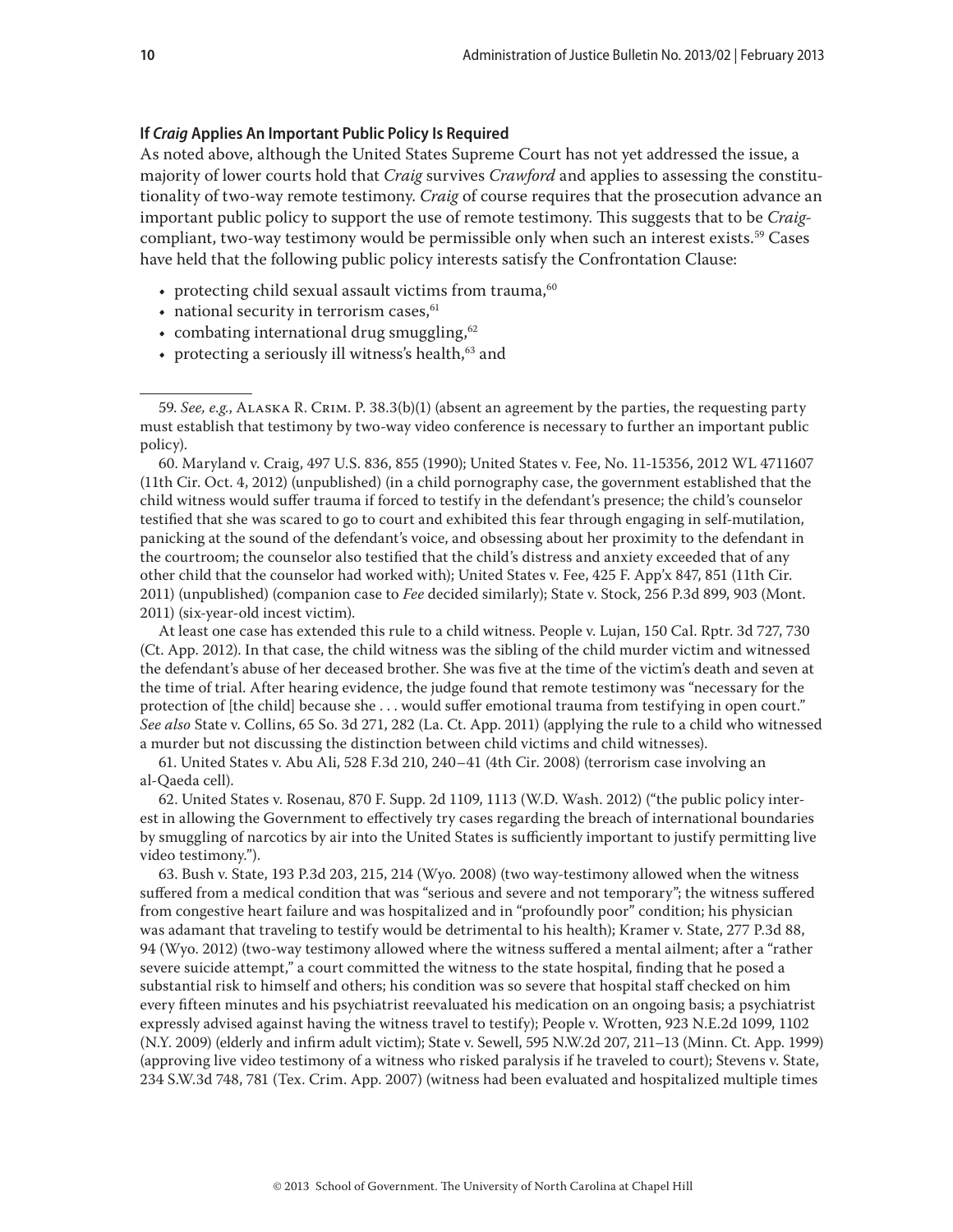• protecting witnesses who have been intimidated.<sup>64</sup>

Courts have either held or suggested that the following rationales are insufficient to justify abridging a defendant's confrontation rights:

- convenience, $65$
- mere unavailability,<sup>66</sup>

for decompensated congestive heart failure, gastrointestinal bleeding, atrial fibrillation, and vascular disease; a doctor stated that the witness's health status was "quite tenuous," that he had a history of coronary artery disease, that he had undergone bypass surgery, and that he was at high risk due to his atrial fibrillation and other comorbidities; the doctor opined that the witness would suffer from a health standpoint if required to testify at trial); Paul v. State, No. 12-10-00280-CR, 2012 WL 3101743 (Tex. Crim. App. July 31, 2012) (witness had stage IV ovarian cancer; following *Stevens*, 234 S.W.3d 748); United States v. Sapse, F. Supp. 2d , No. 2: 10-CR-00370-KJD, 2012 WL 5334630 (D. Nev. Oct. 26, 2012) (allowing two-way video testimony by six government witnesses; important public policy is allowing the government to pursue wire and mail fraud cases where the victims are infirm due to age or disability and where they were targeted for those reasons; witnesses suffered from extreme, not day-to-day or ordinary, health problems). *See also* Horn v. Quarterman, 508 F.3d 306, 313–20 (5th Cir. 2007) (not an unreasonable application of federal law to allow remote two-way testimony by witness who was terminally ill, hospitalized for liver cancer, and not expected to improve; his doctor stated that it would be medically unsafe for him to travel to testify).

64. State v. Johnson, 958 N.E.2d 977, 989 (Ohio Ct. App. 2011) (a large number of the defendant's friends and family had been intimidating witnesses).

65. United States v. Yates, 438 F.3d 1307, 1316 (11th Cir. 2006) (en banc) ("[t]he district court made no case-specific findings of fact that would support a conclusion that this case is different from any other criminal prosecution in which the Government would find it convenient to present testimony by two-way video conference."); Commonwealth v. Musser, 82 Va. Cir. 265 (2011) (with regard to medical doctor who performed autopsy in Virginia but moved to Florida); *see also Sapse*, 2012 WL 5334630, at \*2 (allowing video testimony because of witness's extreme health situation and noting "It is not mere convenience driving the need for live video testimony."); *Rosenau*, 870 F. Supp. 2d at 1113 (distinguishing the public policy interest in the case at hand—combatting international drug smuggling—from those at issue in *Yates;* noting that *Yates* requires more than convenience and unavailability and reasoning that in the case at hand there was real necessity where the witness was prevented from entering the Unites States as a result of a court order).

As the United States Supreme Court stated in *Melendez-Diaz v. Massachusetts:*

[R]espondent asks us to relax the requirements of the Confrontation Clause to accommodate the " 'necessities of trial and the adversary process.' " . . . It is not clear whence we would derive the authority to do so. The Confrontation Clause may make the prosecution of criminals more burdensome, but that is equally true of the right to trial by jury and the privilege against self-incrimination. The Confrontation Clause—like those other constitutional provisions—is binding, and we may not disregard it at our convenience.

#### 557 U.S. 305, 325 (2009) (citation omitted).

66. *Rosenau*, 870 F. Supp. 2d at 1113 (distinguishing the public policy interest in the case at hand combatting international drug smuggling—from those at issue in *Yates*; noting that *Yates* requires more than convenience and unavailability and reasoning that in the case at hand there was real necessity where the witness was prevented from entering the Unites States as a result of a court order).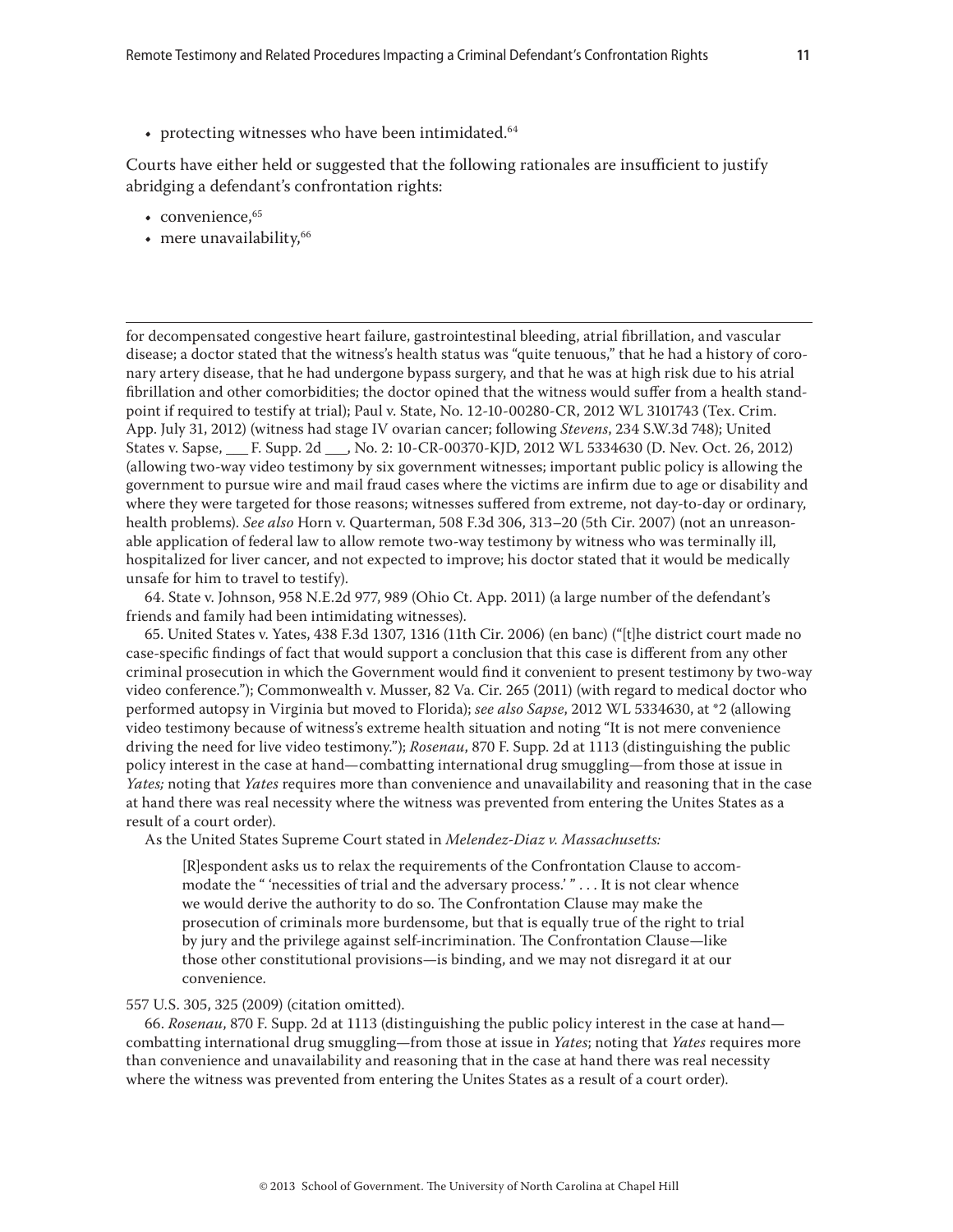- cost savings,  $67$  and
- general law enforcement.<sup>68</sup>

This suggests that a blanket procedure allowing for two-way testimony to ease the State's administrative burden or lessen the cost of a trial will not survive constitutional muster under a *Craig* analysis.

#### **If** *Craig* **Applies Reliability Must Be Otherwise Assured**

In addition to requiring an important public policy interest, *Craig* requires that the reliability of the witness's testimony is otherwise assured.69 Specifically, *Craig* noted that the Maryland procedure required that (1) the child be competent to testify and testify under oath; (2) the defendant had full opportunity for contemporaneous cross-examination; and (3) the judge, jury, and defendant were able to view the witness's demeanor while he or she testified. Assuming that *Craig* applies to two-way testimony, any procedure allowing for such testimony would need to satisfy these standards or demonstrate in some other constitutionally sufficient way that reliability is otherwise assured. The subsections below explore this issue.

## *Competent and Under Oath*

In the context of two-way testimony by state laboratory analysts, the requirement that the analyst be competent and give testimony under oath presents no special issues. If remote testimony is extended to other contexts, however, issues may arise. For example, if the two-way testimony is by an individual in a foreign country—a fact pattern that already presents in the case law<sup>70</sup>—courts may need to consider whether a foreign nation's oath is sufficient<sup>71</sup> and whether the witness would be susceptible to a prosecution for perjury.<sup>72</sup> Likewise, any statutory procedure on remote testimony should address these issues.

69. See Figure 1.1, above; *Abu Ali*, 528 F.3d at 241 (allowing two-way deposition testimony where reliability was otherwise assured under *Craig*); Kramer v. State, 277 P.3d 88, 94 (Wyo. 2012) (allowing two-way testimony where *Craig* reliability was otherwise assured); State v. Stock, 256 P.3d 899, 903–04 (Mont. 2011) (same); *Johnson*, 958 N.E.2d at 989 (same); *Sapse*, 2012 WL 5334630 (same); *see also* Horn v. Quarterman, 508 F.3d 306, 318 (5th Cir. 2007) (not an unreasonable application of federal law where two-way testimony was allowed but reliability was reasonably assured).

70. *See, e.g.*, *Abu Ali*, 528 F.3d 210.

71. *Id*. at 241 (Saudi Arabian oath was sufficient).

72. United States v. Rosenau, 870 F. Supp. 2d 1109, 1114 (W.D. Wash. 2012) (allowing two-way testimony of a witness in Canada where the proceedings would be governed by United States law and the witness would take the United States oath; if the witness perjured himself he could be extradited to the United States and prosecuted).

<sup>67.</sup> *Musser*, 82 Va. Cir. 265 (in a homicide case the prosecution based its request to present the medical examiner's testimony by two-way videoconference on a cost savings of \$5,000 or more; rejecting this rationale, the court noted that while frugality is an important public policy, "'the cost of protecting a constitutional right cannot justify its total denial.' " (quoting Bounds v. Smith, 430 U.S. 817, 825 (1977))).

<sup>68.</sup> United States v. Abu Ali, 528 F.3d 210, 241 (4th Cir. 2010) (distinguishing the government's interest in prosecuting terrorists from a generalized interest in law enforcement; "*Craig* plainly requires a public interest more substantial than convicting someone of a criminal offense"). *But see* Rivera v. State, 381 S.W.3d 710, 712 (Tex. Crim. App. 2012) (allowing two-way testimony of crime scene investigator who was serving active duty in Iraq; rejecting the defendant's argument that no important public policy warranted the procedure but not articulating such a policy supporting the procedure).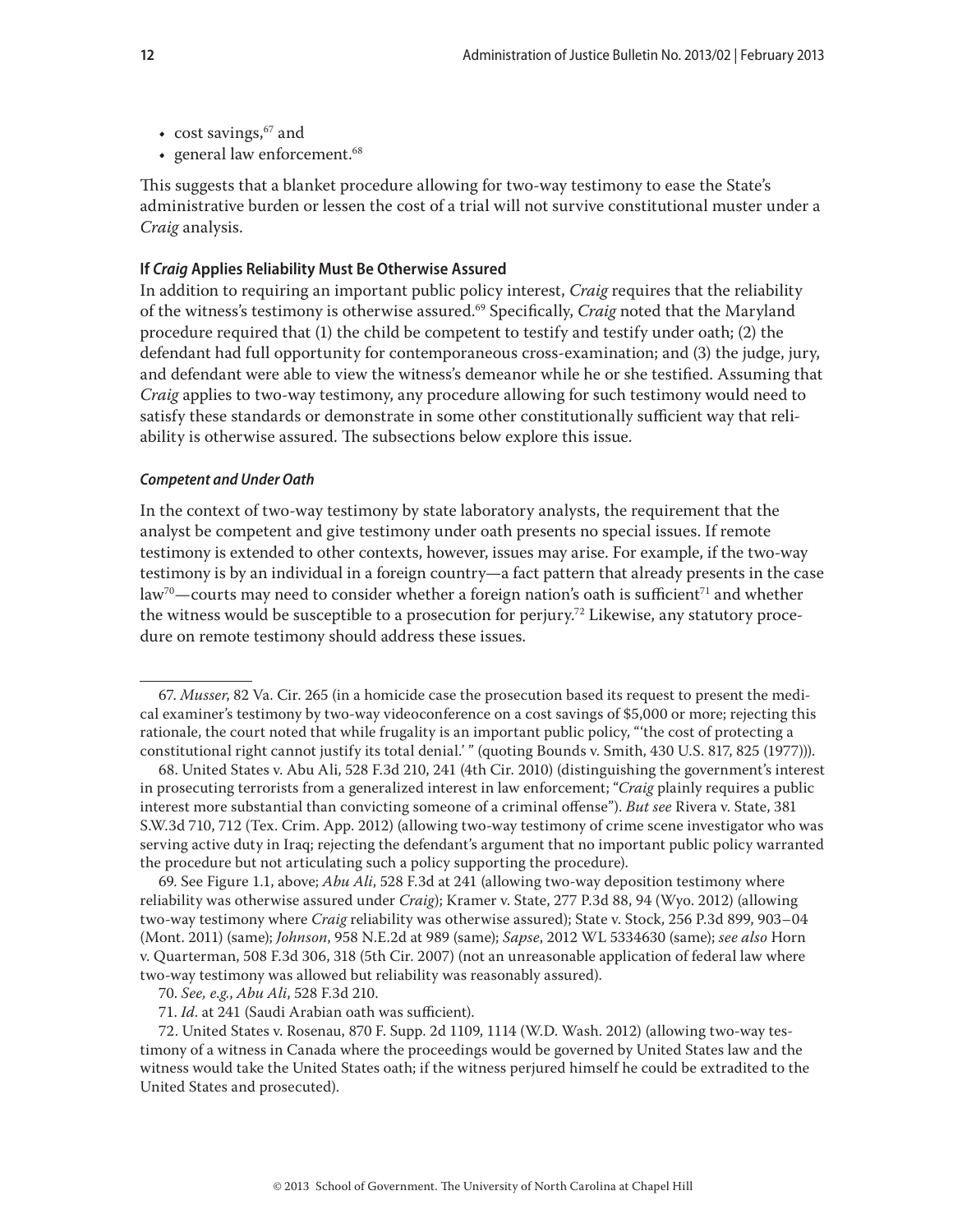#### *Full Opportunity for Contemporaneous Examination*

Under a *Craig* one-way transmission procedure, the lawyers typically are in the room with the witness. This of course can be done with two-way testimony.<sup>73</sup> If it is not, some special accommodations may be required, for example, to deal with showing exhibits to the witness.<sup>74</sup>

If the defendant cannot be present in the remote location,<sup>75</sup> he or she must have an effective means to communicate with counsel during the cross-examination.<sup>76</sup> At a minimum, this will require breaks during testimony during which the defendant is able to communicate with counsel.77 Some courts find it advisable to appoint counsel to sit with the defendant in the courtroom to facilitate communication with counsel in the remote location.78

If counsel is not present with the witness, some safeguards should be in place to ensure that no interference with the witness occurs in the remote location. Those safeguards may include having a court official present in the remote location to monitor the proceedings and requiring the witness to certify, under penalty of perjury, that he or she did not engage in any off-camera communications with any person during his or her testimony.

Finally, while technology has improved since *Craig,* technological issues, such as delay in audio transmissions, can impact the defendant's opportunity for contemporaneous examination and should be addressed in advance and immediately rectified if they occur during transmission.79

#### *Demeanor*

Technological issues also can impact the fact-finder's ability to assess the witnesses' demeanor. For example, if an audio transmission is delayed, the lawyer and jurors may not be able to connect the witness's body language and facial expressions as shown on the video to the audio of the testimony.<sup>80</sup> This could impact assessments of credibility. Other issues such as camera angle, how much of the witness's body is projected, and lighting also can impact the fact-finder's ability

77. *Id*. (breaks taken).

80. *See, e.g.*, *id.*

<sup>73.</sup> *See, e.g.*, *Quarterman*, 508 F.3d at 313 (counsel was present with witness at offsite hospital location); *Rosenau*, 870 F. Supp. 2d at 1114 (allowing two-way testimony where counsel was present with the witness in the remote location).

<sup>74.</sup> *Johnson*, 958 N.E.2d at 990 (after a witness testifying remotely indicated that he could not see the aerial view of the crime scene that defense counsel was showing him, some adjustments were made so that he could see the exhibit).

<sup>75.</sup> *See, e.g*., *Rosenau*, 870 F. Supp. 2d at 1114 (the defendant would not have been permitted to enter the foreign country where the witness was located).

<sup>76.</sup> *Abu Ali*, 528 F.3d at 242 (in a remote deposition case, the district court took frequent breaks during the testimony, at which time the defendant was free to talk with his counsel via cellular telephone; also, the court was willing to allow defense counsel to stop their cross-examination in order to conference with their client in private).

<sup>78.</sup> *Rosenau*, 870 F. Supp. 2d at 1113 (allowing two-way testimony of a witness in Canada; lawyers were present in a Canadian courtroom with the witness and the court appointed a second lawyer to remain with the defendant, facilitating his participation).

<sup>79.</sup> Technological problems have occurred in two-way testimony cases. *See, e.g.*, Harrell v. State, 709 So. 2d 1364, 1367 (Fla. 1998) (the visual transmission of the victims' testimony was not simultaneous with the audio, causing a split-second delay between what was said and what was seen).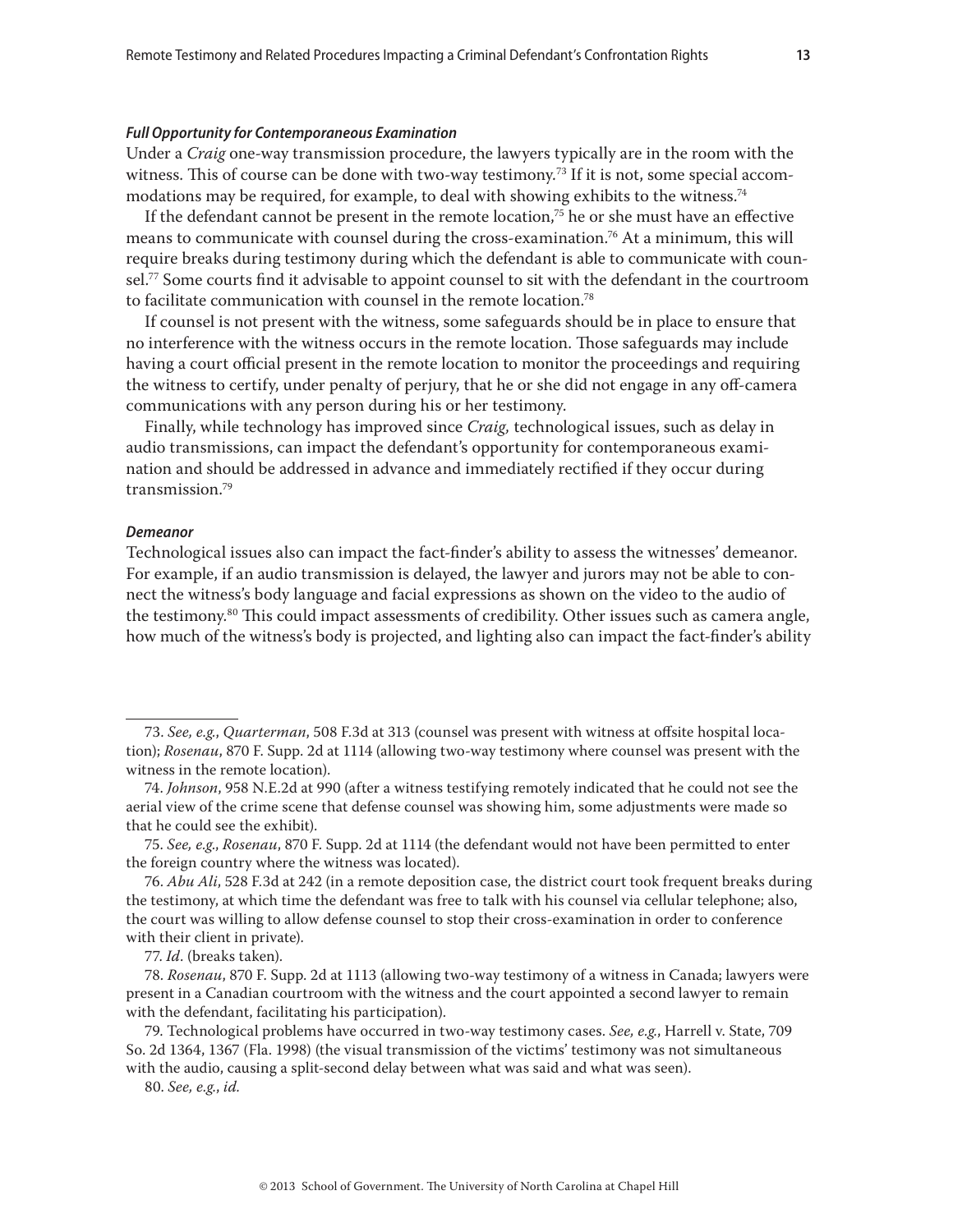to assess demeanor.<sup>81</sup> At least one court has indicated that having personal video monitors for all jurors ensures an experience that is "close" to live testimony.<sup>82</sup>

### **Additional Considerations**

Several versions of a remote testimony procedure have been discussed in North Carolina. In one version, the proposal would have allowed for remote testimony only by State Bureau of Investigation Crime Laboratory witnesses. Such witnesses typically are called by the State, for example, in an impaired driving case, to testify to the defendant's blood alcohol level, or in a drug case to establish that the substance at issue was in fact a controlled substance. Such a statute may be criticized as unfairly providing litigation advantages to the State not provided to the defendant. This concern seems amplified by the fact that such defense evidence raises no Confrontation Clause issues; because the Confrontation Clause protects a criminal defendant's right to confront his or her accusers, it affords the State no protections. Thus, in addition to Confrontation Clause issues, the proposed statute may raise due process issues and, possibly, issues regarding infringing on a defendant's constitutional right to present a defense.<sup>83</sup> At least one state that has adopted a remote testimony statute provides for remote testimony by both prosecution and defense witnesses.84

# **Other Options to a "Blanket" Two-Way Testimony Statute**

As discussed above, questions remain about what standard applies to assessing the constitutionality of two-way testimony. If the *Craig* standard applies, it appears that such testimony would be permitted only where the State can advance a sufficiently important public policy interest and reliability is otherwise assured. As a result, there is considerable litigation risk inherent in a procedure that would broadly allow for remote testimony by all State laboratory analysts in all cases. Thus, policy makers may wish to consider other approaches.

## **Procuring a Waiver of Live Testimony Through Notice and Demand**

Confrontation rights, like all constitutional rights, may be waived, provided that the waiver is knowing, voluntary, and intelligent.<sup>85</sup> North Carolina already has notice and demand statutes in place that allow the State to procure a waiver of confrontation rights from the defendant with

<sup>81.</sup> *See id*. (while the witness was testifying, she repeatedly looked at an individual off the screen; the individual off the screen was the manager of the broadcast studio; initially, the cameras focused only on the manager and not the witness; this problem eventually was corrected and the camera focused on both individuals).

<sup>82.</sup> *Rosenau*, 870 F. Supp. 2d at 1113 ("arrangements proposed in this Court—including personal video monitors for each juror—make the experience close to that of watching a live witness testify in person").

<sup>83.</sup> Holmes v. South Carolina, 547 U.S. 319, 330–31 (2006) (a defendant's federal constitutional right to present a defense was violated by a state evidence rule providing that a defendant may not introduce proof of third-party guilt if the prosecution has introduced strong forensic evidence supportive of a guilty verdict; the state evidence rule was determined to be arbitrary).

<sup>84.</sup> N.H. Rev. Stat. Ann. § 516:38.

<sup>85.</sup> Melendez-Diaz v. Massachusetts, 557 U.S. 305, 314 n.3 (2009) ("The right to confrontation may, of course, be waived.").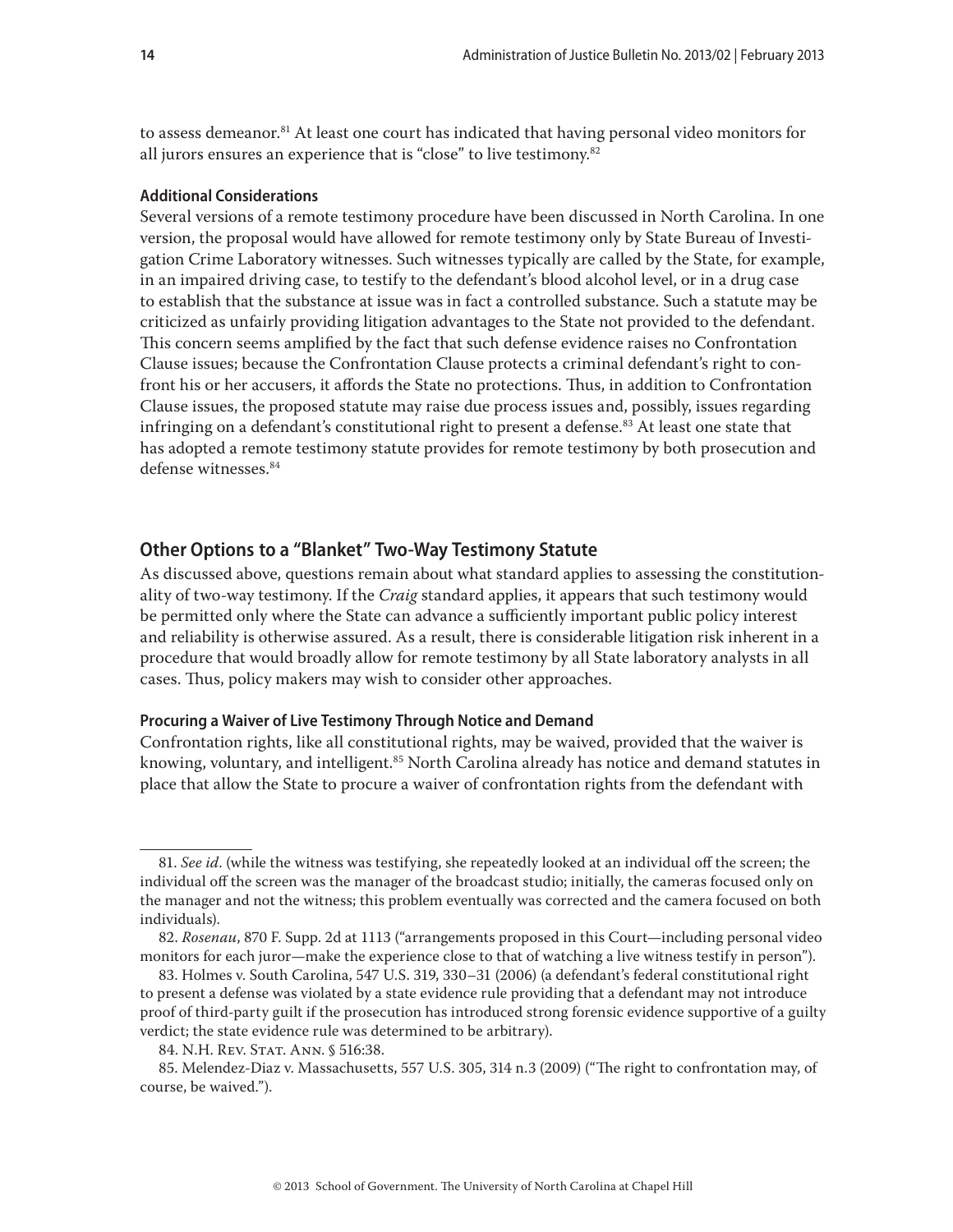respect to testimonial forensic reports and chain of custody records.<sup>86</sup> If the waiver is obtained, the State may introduce these records and reports into evidence without the presence of the preparer. In a nutshell, the notice and demand statutes require the State to notify the defendant within a prescribed period of time that it intends to introduce such a report or record into evidence without the presence of the preparer. The defendant then has a period of time in which to file an objection. If the defendant objects, all of the usual rules regarding admissibility apply. If the defendant fails to object, however, this failure is deemed to be a waiver of confrontation rights. These types of statutes were endorsed by *Melendez-Diaz*, and at least one of them has been held constitutional in North Carolina.<sup>87</sup> Building on these procedures, North Carolina could enact a notice and demand statute that allows for a constitutional waiver of confrontation rights—to the extent they exist—with respect to two-way video testimony. In fact several states have done just that.<sup>88</sup>

While some defendants may refuse to waive the right, others may be willing to do so. In the context of waiver under existing notice and demand statutes, there are at least two primary motivations for a defendant to refuse to waive his or her confrontation rights: (1) a desire to cross-examine the preparer of the report to bring out exculpatory evidence; and (2) a strategic plan to make prosecution of the case as inconvenient as possible. With a waiver of the right to physical presence in connection with remote testimony (as opposed to the waiver of the right to confront the preparer at all with respect to the notice and demand statutes), the ability to crossexamine is preserved, and thus one roadblock to waiving confrontation rights may be removed. Of course, motivation (2) still may be present, and thus it is unlikely that this procedure would completely eliminate the need for face-to-face testimony. However, if the defense feels that it can adequately cross-examine through remote testimony and if the defendant is willing to waive the right to physical presence, analysts can offer testimony remotely with no confrontation issue.

#### **Pretrial Depositions**

Under *Crawford,* testimonial statements by witnesses who do not testify at trial may not be admitted unless the State establishes unavailability and a prior opportunity to cross-examine. If a pretrial deposition procedure can be developed to meet the constitutional standard for a prior opportunity to cross-examine, pretrial deposition testimony of witnesses would be admissible under *Crawford* when the witness is unavailable. In fact, several courts have so held.<sup>89</sup>

<sup>86.</sup> See the discussion on page 2, above.

<sup>87.</sup> State v. Steele, 201 N.C. App. 689, 696 (2010) (G.S. 90-95(g) is constitutional).

<sup>88.</sup> Va. Code Ann. § 19.2-187.1; N.H. Rev. Stat. Ann. § 516:38; Idaho Crim. R. 43.3 (allowing forensic testimony by video teleconference); Alaska R. Crim. P. 38.3.

<sup>89.</sup> United States v. McGowan, 590 F.3d 446, 456 (7th Cir. 2009) (admission of videotaped pretrial testimony preservation depositions conducted pursuant to Federal Rule of Criminal Procedure 15(a) did not violate defendant's confrontation rights where witness was unavailable due to failing health and defendant had the opportunity to, and did in fact, fully cross-examine the witness at the depositions); United States v. Smith, 213 F. App'x 774, 776 (11th Cir. 2006) (unpublished) (no error to admit videotaped deposition of an unavailable witness where deposition "took place under 'trial-type circumstances'" in the presence of the district court judge, a court reporter, the defendant, and her attorney and the witness was unavailable because she had been deported); State v. Griffin, 202 S.W.3d 670, 677 (Mo. Ct. App. 2006) (pretrial deposition of child witness admissible under *Crawford*).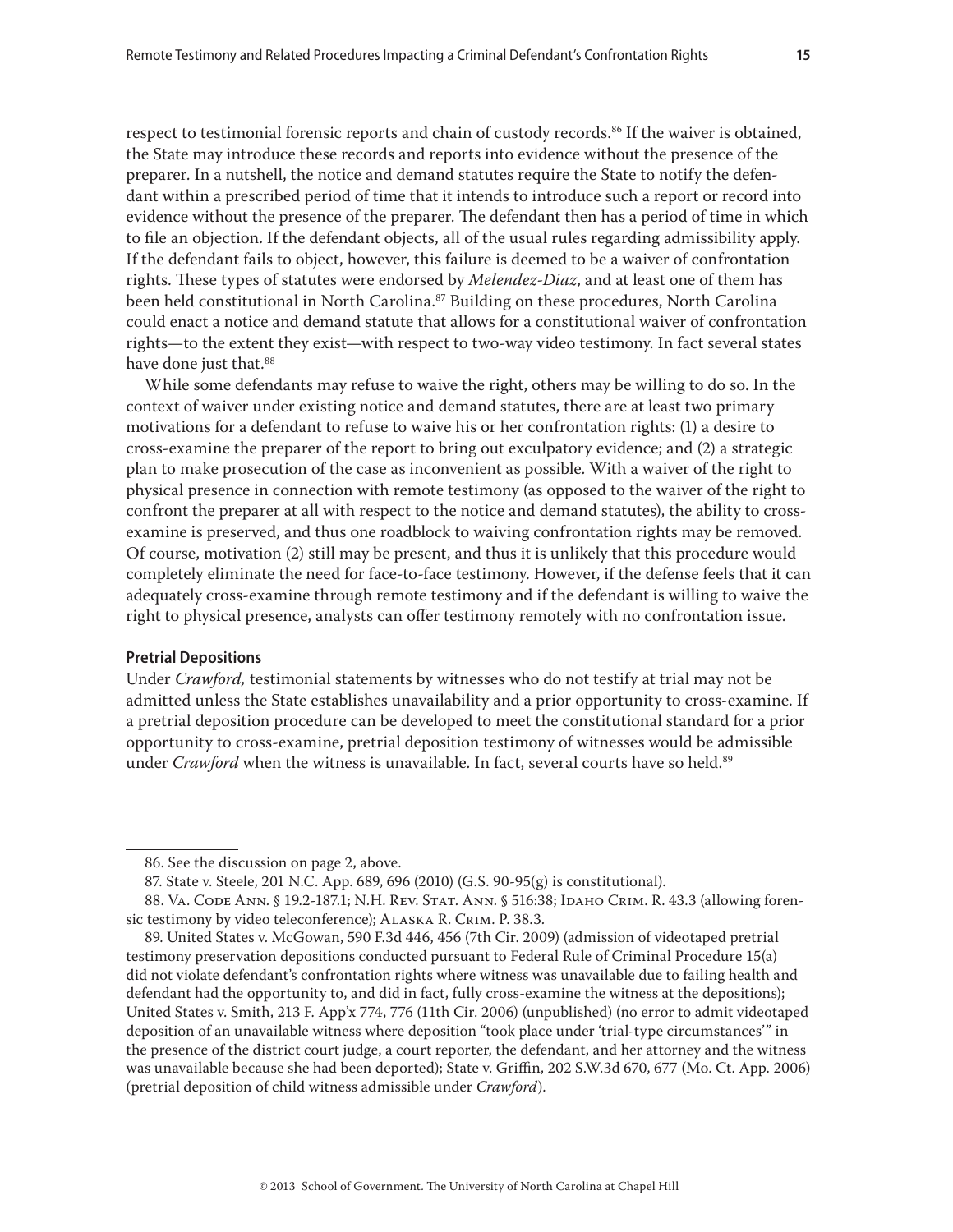While North Carolina does not have a statutory procedure that would allow for pretrial depositions by the prosecution in criminal cases, $90$  procedures for doing so exist in other jurisdictions.91 Additionally, the procedure is not unheard of in North Carolina; in extreme situations, such as when a key witness is ill and cannot travel to trial or is not expected to survive until trial, North Carolina trial judges have exercised their inherent authority and ordered pretrial depositions.

One procedural question is whether the defendant must be afforded a right to be present at the pretrial deposition in order for the deposition to pass constitutional muster in lieu of live testimony. Some case law suggests that if the defendant is not present, the deposition must be subjected to a *Craig* inquiry (important public policy at issue; reliability otherwise assured).<sup>92</sup> Allowing for the defendant's presence would give a pretrial deposition procedure a significant advantage—from a constitutional standpoint—over remote testimony: the defendant would be present when the deposition is taken and thus would have the opportunity for face-to-face confrontation. When the defendant is on pretrial release, ensuring the defendant's presence should present no significant problem in the ordinary case.<sup>93</sup> However, if the defendant is in custody, providing for the defendant's presence at the pretrial deposition will present logistical and financial issues.

In order to ensure that a pretrial deposition procedure affords a criminal defendant a constitutionally adequate opportunity for cross-examination, the following additional features should be considered:

- Defense counsel, or the defendant if he or she is pro se, should be permitted to pose questions to the witness.94
- The defendant should be afforded discovery far enough in advance of the deposition so that there will be a meaningful opportunity for cross-examination at the deposition.<sup>95</sup>
- If the deposition is recorded using audio and visual equipment, the fact-finder will be able to observe the witness's demeanor, an observation that is not possible with a mere written transcript.
- Any recording of the deposition should be of sufficient quality for in-court presentation.
- The witness should be required to answer all questions.

94. *See* United States v. Csolkovits, 794 F. Supp. 2d 764, 766 n.1, 772 (E.D. Mich. 2011) (holding that the Government's proposed international deposition procedures, whereby defense counsel would be limited to submitting written questions to be posed by the presiding magistrate, were insufficient to protect the defendant's confrontation rights; "[defendant's] confrontation rights would be severely undermined if he did not have the opportunity to cross examine these witnesses through counsel specifically representing his own interests"); *see also* Coronado v. State, 351 S.W.3d 315, 329 (Tex. Crim. App. 2011) (cross-examination by written interrogatories is insufficient).

95. Some courts have rejected the notion that "discovery depositions" satisfy the Confrontation Clause. Corona v. State, 64 So. 3d 1232, 1235 (Fla. 2011) (the pretrial deposition of an unavailable witness was improperly admitted because the Florida Rules of Criminal Procedure regarding discovery

<sup>90.</sup> G.S. 8-74 allows the defendant to take depositions in certain circumstances.

<sup>91.</sup> *See, e.g.*, Fed. R. Crim. P. 15 (authorizing pre-trial depositions in "exceptional circumstances").

<sup>92.</sup> United States v. Abu Ali, 528 F. 3d 210, 240 (4th Cir. 2008); *Griffin*, 202 S.W.3d at 677–81 (applying *Craig* analysis to pretrial deposition testimony of a child witness where the defendant was not present for the deposition).

<sup>93.</sup> A problem might arise, however, when the witness is across the country or abroad and when the defendant is too ill or infirm to travel.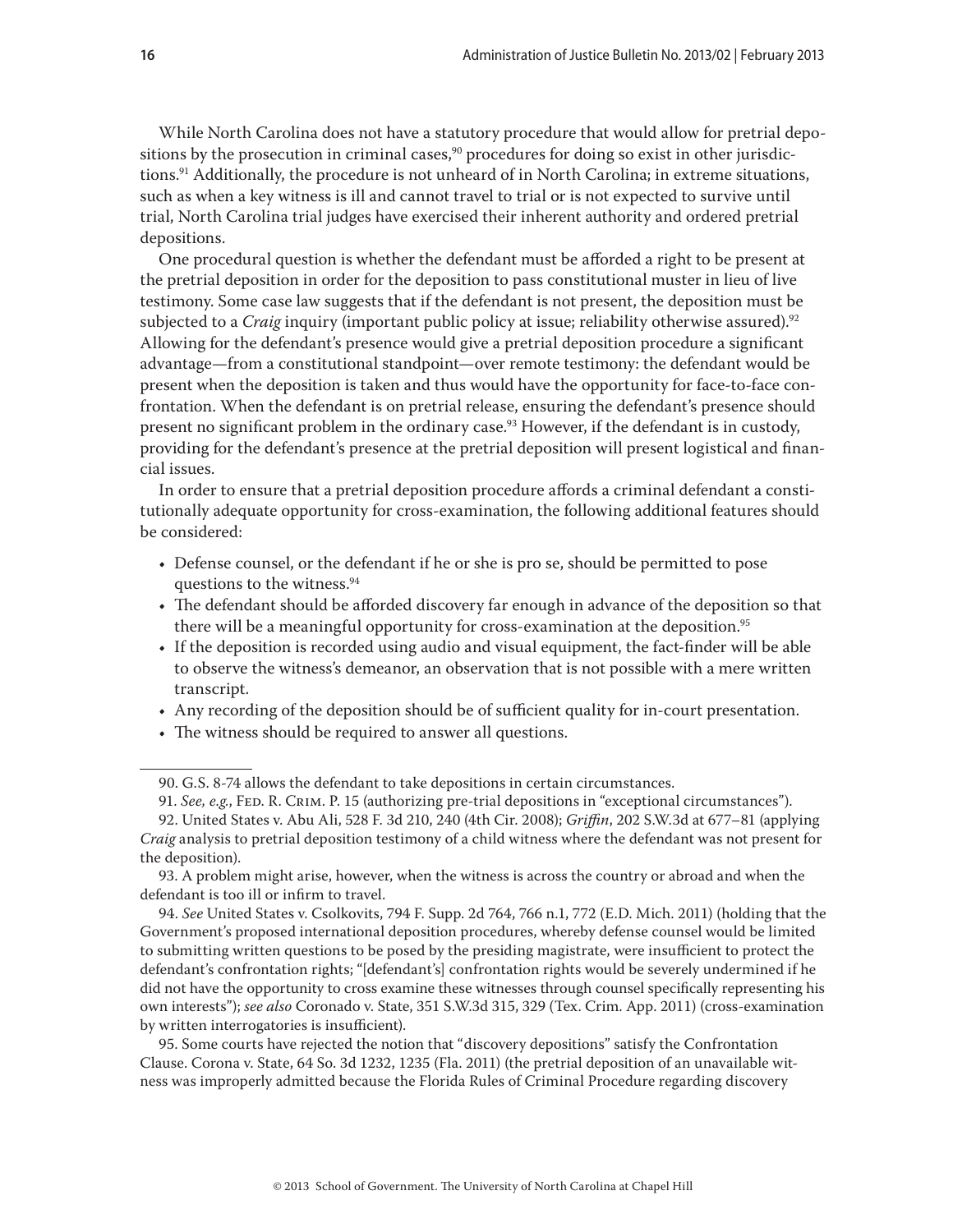Although such a procedure appears promising, it is not without limitation. As noted above, under the *Crawford* rule, testimonial statements by witnesses who do not testify at trial may not be admitted unless the State can establish unavailability and a prior opportunity to crossexamine. Even if the pretrial deposition satisfies the prior opportunity to cross-examine, the State still must establish unavailability of the witness in order for the witness's testimonial statements to be admissible under *Crawford*. 96 The fact that a witness has died, for example, will satisfy this requirement. However, it is unlikely that mere inconvenience or cost to the State will satisfy the constitutional requirement of unavailability.

#### **Administrative Options**

A myriad of administrative options may address the problem, such as regional laboratories<sup>97</sup> that will cut down on travel time for analysts and assigning cases to analysts based on judicial districts. A full exploration of these options is outside the scope of this bulletin, however.

## **Final Words: A Shifting Landscape**

In the area of *Crawford* and the Confrontation Clause, many open questions remain. As cases are decided, the rules may change or be modified. This point is amplified by the fact that since *Crawford* was decided in 2004, the composition of the high Court has changed. Justices Roberts, Kagan, and Sotomayor replaced Justices Rehnquist, Stevens, and Souter, respectively. As a result, Justice Scalia—who authored the ground-breaking *Crawford* decision and important follow-up

depositions are not designed to, nor do they in practice, provide "an opportunity to engage in adversarial testing" as required by *Crawford* but, rather, are designed to allow an opportunity to find out what the testimony will be; conviction vacated); *see also* State v. Lopez, 974 So. 2d 340, 347 (Fla. 2008); Blanton v. State, 978 So. 2d 149, 155 (Fla. 2008); State v. Contreras, 979 So. 2d 896, 910–11 (Fla. 2008). *But see*  Howard v. State, 853 N.E.2d 461, 468–70 (Ind. 2006) (if witness is found to be unavailable, testimony from a pretrial discovery deposition may be admitted). By contrast, "preservation depositions"—depositions noticed to preserve testimony for trial—have found greater favor with the courts. *See, e.g.*, Rice v. State, 635 S.E.2d 707, 708–09 (Ga. 2006) (admission of videotaped pretrial testimony preservation deposition conducted pursuant to Georgia law did not violate defendant's confrontation rights despite the fact that defendant did not actually cross-examine the witness (but planned to at a future date) because defendant had an opportunity to cross-examine the witness on the date of the direct examination deposition but waived that opportunity by not cross-examining on the date of direct examination; witness was unavailable due to failing health).

96. *See, e.g.*, United States v. Tirado-Tirado, 563 F.3d 117, 123–25 (5th Cir. 2009) (Mexican witness's videotaped pretrial deposition was improperly admitted where the Government did not establish that the witness was unavailable); State v. Tribble, \_\_\_ A.3d \_\_\_, No. 2010-021, 2012 WL 6634000 (Vt. Dec. 21, 2012) (given the post-*Crawford* preference for live in-person testimony, videotaped "preservation deposition" testimony may not be admitted unless the witness is unavailable or the defendant has waived confrontation rights; where the State's Chief Medical Examiner was going to be out of the country at the time of trial, the court held that the medical examiner was not "unavailable" despite the inconvenience and expense of international travel).

97. *See, e.g.,* S.B. 3, N.C. Gen. Assemb., Reg. Sess. (2013) (a bill that would create a crime laboratory in Western North Carolina), *available online at* [www.ncga.state.nc.us/Sessions/2013/Bills/Senate/PDF/](www.ncga.state.nc.us/Sessions/2013/Bills/Senate/PDF/S3v1.pdf) [S3v1.pdf.](www.ncga.state.nc.us/Sessions/2013/Bills/Senate/PDF/S3v1.pdf)